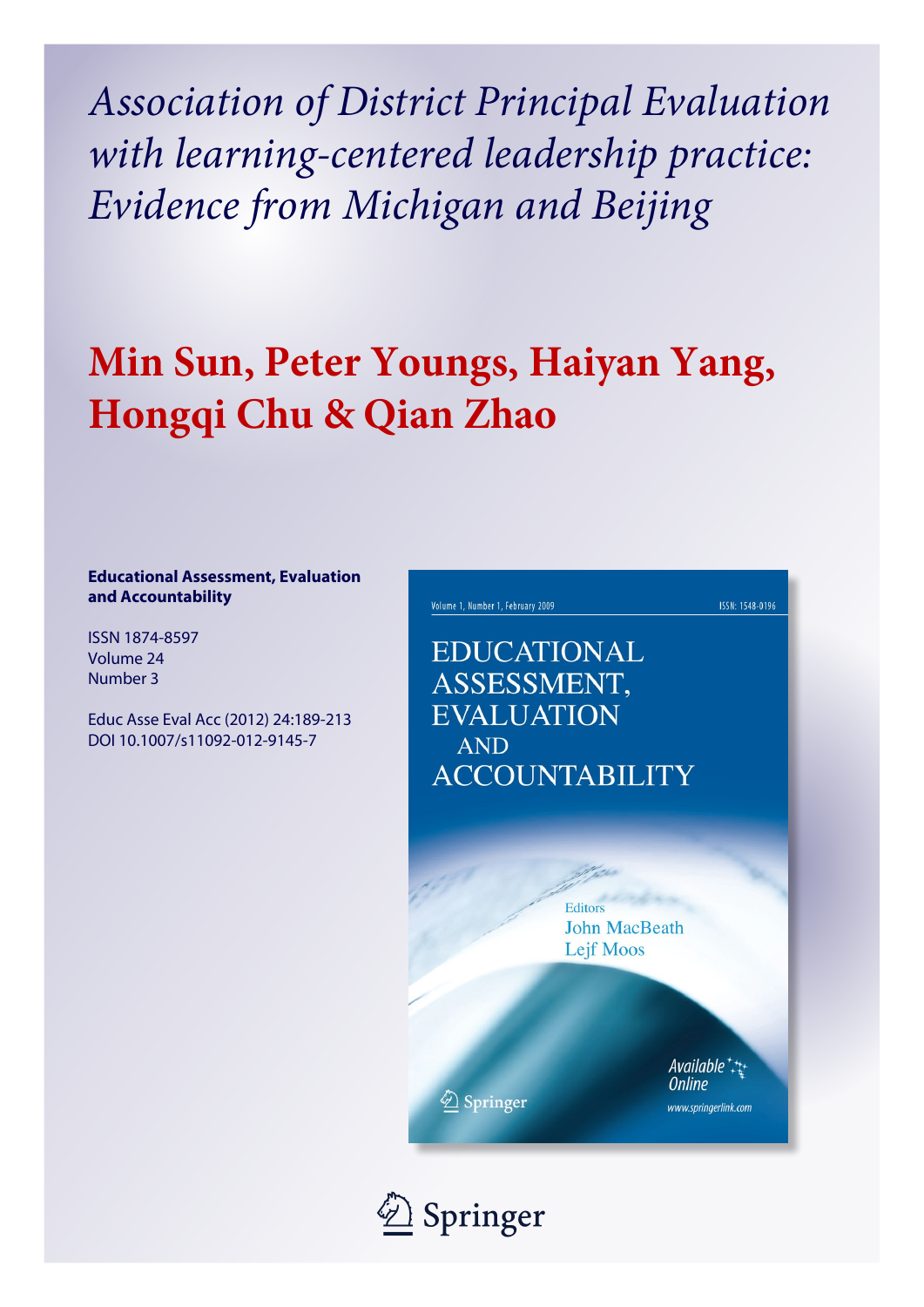**Your article is protected by copyright and all rights are held exclusively by Springer Science + Business Media, LLC. This e-offprint is for personal use only and shall not be selfarchived in electronic repositories. If you wish to self-archive your work, please use the accepted author's version for posting to your own website or your institution's repository. You may further deposit the accepted author's version on a funder's repository at a funder's request, provided it is not made publicly available until 12 months after publication.**

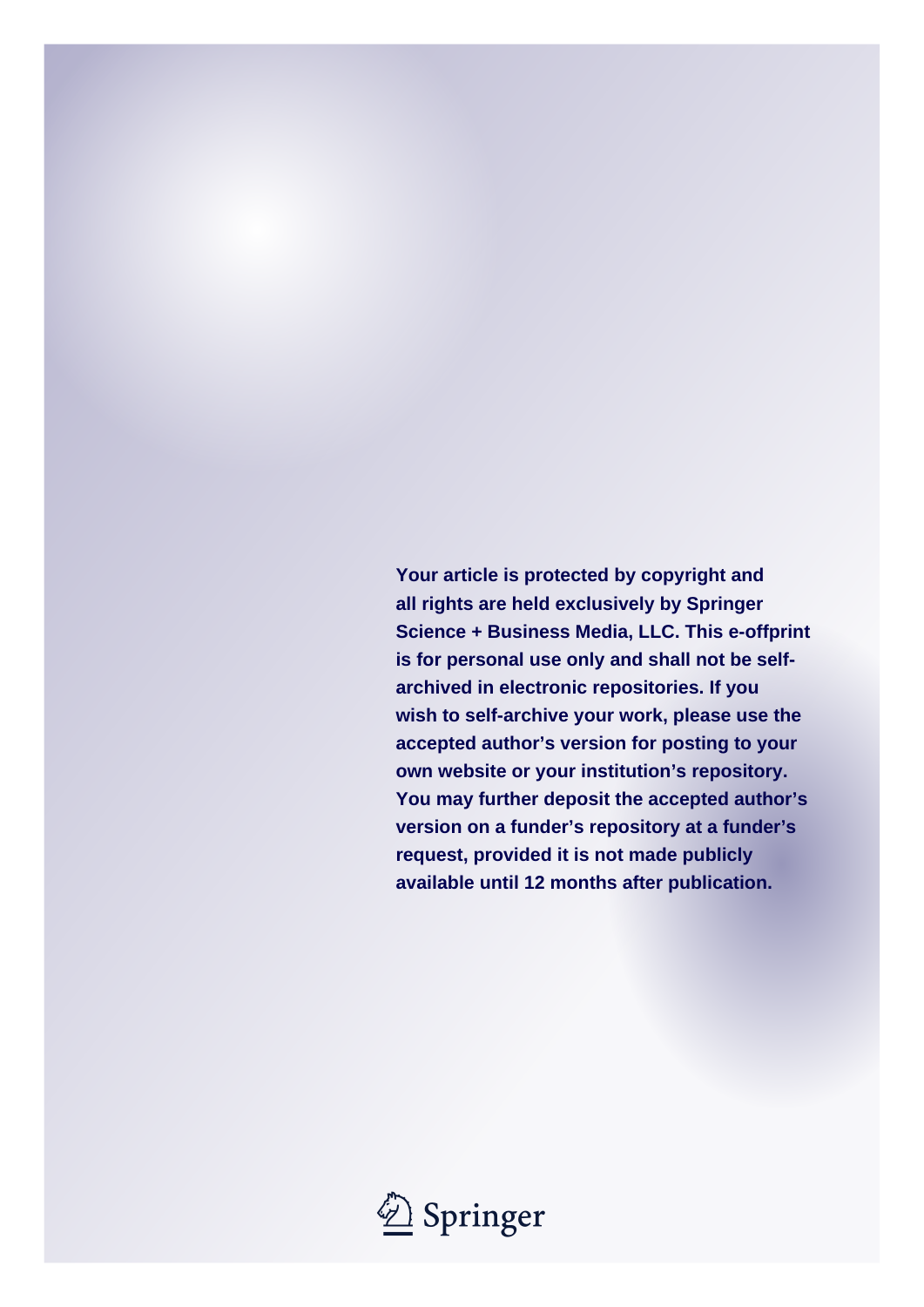# Association of District Principal Evaluation with learning-centered leadership practice: Evidence from Michigan and Beijing

Min Sun · Peter Youngs · Haiyan Yang · Hongqi Chu · Qian Zhao

Received: 1 December 2011 / Accepted: 19 March 2012 / Published online: 11 April 2012  $\oslash$  Springer Science+Business Media, LLC 2012

Abstract Principal evaluation has become a key component of national policy debates on developing effective leaders. To contribute to these debates, this study draws on survey data to explore how principals in Michigan and metropolitan Beijing behaved differently in enacting leadership related to teaching and learning, and how they were evaluated differently by districts in these two regions in 2007–08 (Michigan) and 2008–09 (Beijing). We further combine these two independent samples and build two-level Multivariate Hierarchical Linear Models (HMLM) to estimate the extent to which district evaluation features were associated with principal leadership practice. Descriptive results indicated that Beijing principals were more likely to engage in core activities of instructional leadership (such as direct interactions with students about their learning, observing classrooms, and providing feedback to teachers) than their Michigan peers. Moreover, HMLM results suggest that district principal evaluation can serve as a powerful policy instrument to promote instructional leadership and should emphasize principals' organizational impact on instructional and learning outcomes in determining evaluation purposes, contents, and sources of evidence.

Keywords Principal leadership . District principal evaluation . Developing effective leaders · Empirical study

M. Sun  $(\boxtimes)$ 

P. Youngs Department of Teacher Education, Michigan State University, East Lansing, MI 48824, USA

H. Yang College of Education, Renmin University of China, Beijing, China

H. Chu : Q. Zhao Faculty of Education, Beijing Normal University, Beijing, China

Department of Educational Leadership and Policy Studies, Virginia Tech, Room 206 East Eggleston, Blacksburg, VA 24061, USA e-mail: sunmin@vt.edu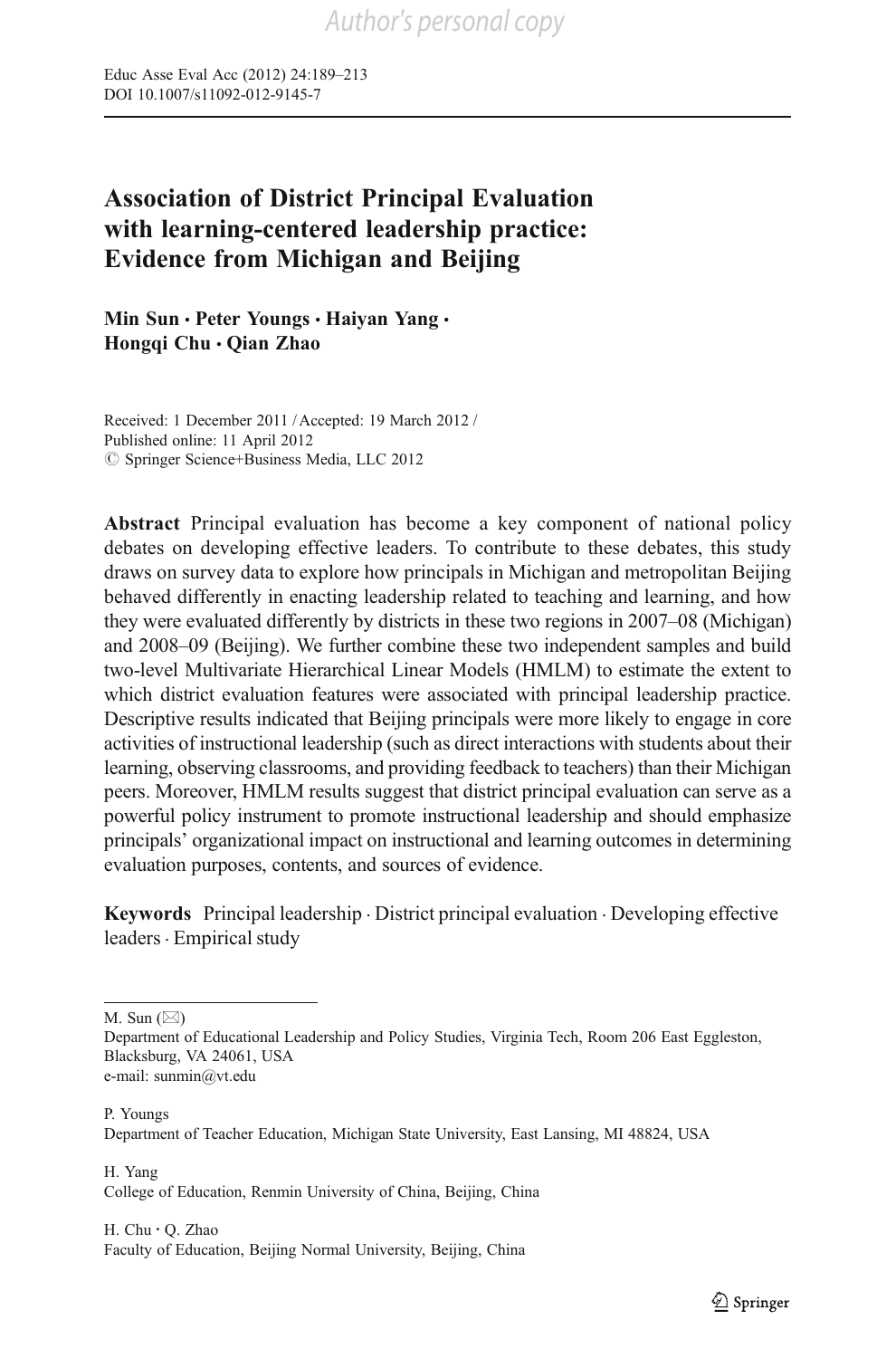In the United States, recent accountability policies in K-12 education have placed greater responsibility on principals for initiating reforms and enhancing student achievement (Bryk et al. [2010](#page-24-0); Heck and Marcoulides [1996;](#page-25-0) Leithwood et al. [2004;](#page-25-0) Mangin [2007;](#page-25-0) Marks and Nance [2007](#page-25-0); Stein and Spillane [2005](#page-26-0)). As a result, there have been many debates about how to hold principals accountable for student learning through principal evaluation and how to support and develop principals' ability to promote instructional improvement centered on student learning. Although researchers have presented theoretical arguments concerning the purposes, procedures, and instruments for evaluating principals, there is little empirical evidence of relationships between these features and actual principal leadership activities (Sun and Youngs [2009;](#page-26-0) Portin et al. [2006](#page-26-0)). Moreover, although researchers have recently developed new evaluation instruments (e.g., the Vanderbilt Assessment for Leadership in Education (VAL-ED™)) and more districts have tied student achievement to principal performance, little is known about the impact of district principal evaluation (e.g., purposes, content, timing, and consequences of evaluation) on principal leadership behavior (Sun and Youngs [2009\)](#page-26-0).

In addition, few studies have compared principal leadership behaviors between the United States (U.S.) and mainland China (Cravens [2008](#page-24-0)) and no prior studies have compared the features of district principal evaluation practices between these two countries. The results of the 2009 Organization for Economic Cooperation and Development (OECD) Programme for International Student Assessment (PISA) indicate that Chinese students in elementary and secondary schools have significantly higher performance in reading, mathematics, and sciences than international peers who took the same PISA test, including peers from the U.S. (OECD [2010](#page-26-0)). The OECD report further suggests that school governance can affect students' reading performance (OECD [2010\)](#page-26-0). China is one of the countries where there has been a long tradition of posting achievement data publicly and having system-level accountability for students' learning. Therefore, it is useful to probe into one aspect of the school governance and accountability system, school leadership, to examine a) how Chinese principals enact instructional leadership, and b) how principals are held accountable for student learning outcomes through district personnel evaluation.

By drawing on survey data from 88 K-12 principals in Michigan (the U.S.) and 90 K-12 principals from metropolitan Beijing (China), this study explores how principals behaved differently in enacting leadership related to instruction and learning, and how they were evaluated differently by districts in these two regions in 2007–08 (Michigan) and 2008–09 (Beijing). The sample from Beijing, to a large extent, represents general practices of principal leadership and district evaluation due to the centralized and uniform school governance system in China. However, the Michigan sample may not well represent principal leadership activities and district evaluation across states in the U.S. because of the long tradition of local control of educational practices by individual states. Since limited literature that focuses solely on either Michigan or Beijing district principal evaluation and leadership practices, we extend our literature review to these two countries, the U.S., and China, to situate our study into broader contexts.

Next, we combine these two independent samples from Michigan and Beijing, which greatly increases the variance of principal leadership practices and that of district evaluation practices. We build two-level Multivariate Hierarchical Linear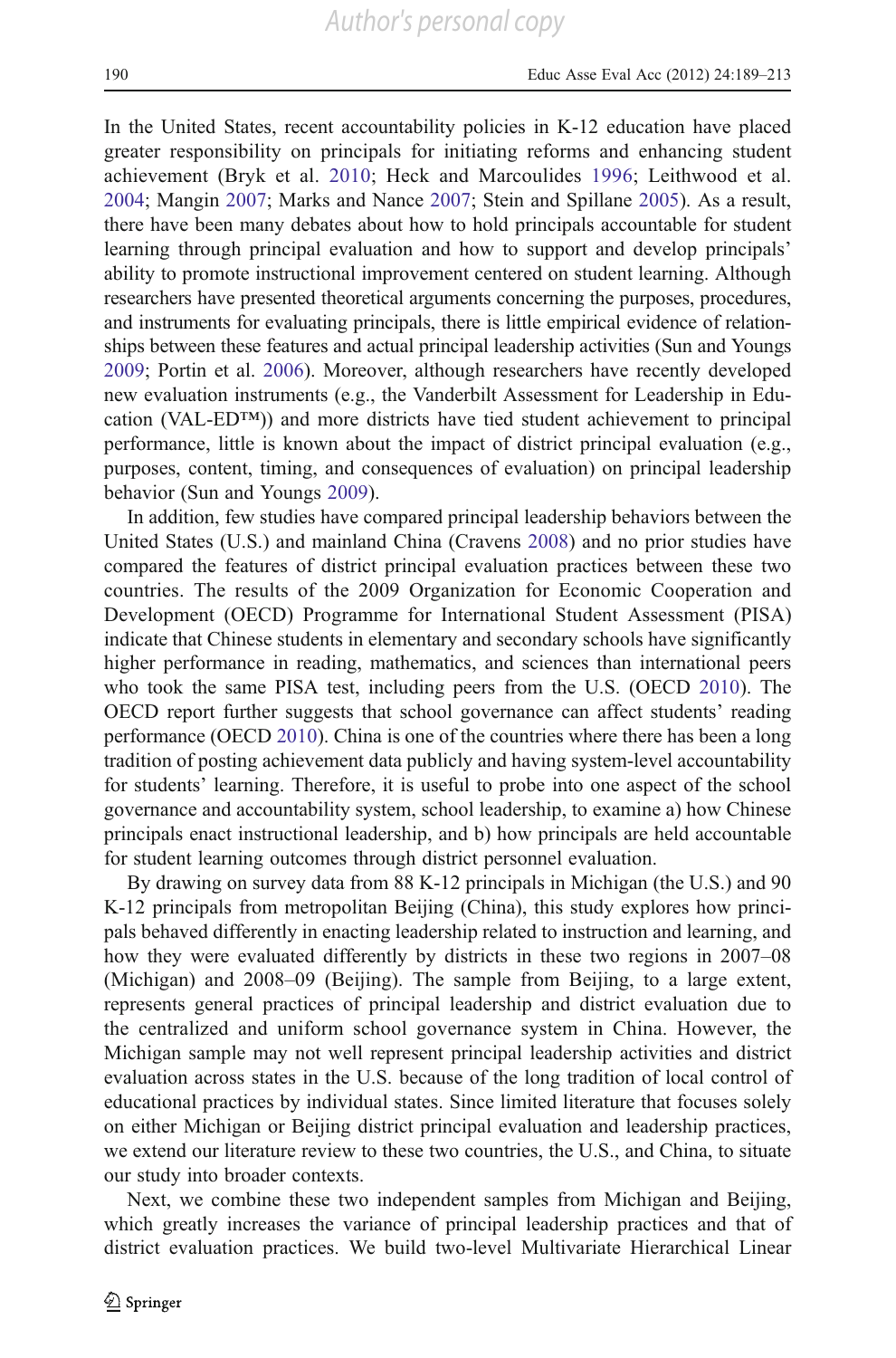Models (HMLM) to estimate the extent to which district evaluation features were related to principal leadership behavior. The results provide new empirical evidence concerning how to develop effective school leaders to support teaching and learning.

#### 1 Principal leadership in teaching and learning

Effective leadership improves teaching and learning (Leithwood et al. [2004](#page-25-0)). While some evidence about principal leadership effects on student learning can be difficult to interpret (e.g., Hallinger et al. [1996](#page-25-0); Hallinger [2011\)](#page-25-0), recent studies by North American scholars showed that the total (both direct and indirect) effects of leadership on student learning accounted for about one fifth of the total variation (20%) explained by all school-level variables (Creemers and Reezigt [1996\)](#page-24-0), after controlling for student personal and family background factors. Principal leadership has been reported as the second most important factor influencing student learning within schools, following teachers' impact (Leithwood et al. [2004](#page-25-0)). The evidence supported the widespread interest in the last two decades in identifying essential ingredients of successful leadership in terms of improving teaching and learning. For example, Hallinger and Heck [\(1999](#page-25-0)) described effective leadership practices as addressing "purposes," "people," and "structures and social systems." Leithwood's [\(1996](#page-25-0)) categories of successful leadership practices included "setting directions," "developing people," and "redesigning the organization." Murphy [\(2007](#page-25-0)) argued that effective leadership behaviors were those that focused on student learning. Although the labels may slightly differ, the essence of effective leadership identified in the literature includes the practices elaborated as follows.

Leithwood and Janzi [\(2005](#page-25-0))'s study documented evidence of how leaders should establish rigorous student learning goals that were achievable and compelling. School leaders can strengthen instructional quality and student learning by developing clear visions and goals, which can be translated into grade-level objectives (Newmann et al. [2000\)](#page-26-0). School leaders can build support for these ambitious goals among school staff and articulate each teacher's responsibility for helping students to meet them (Hallinger and Heck [1996](#page-25-0); Leithwood [1994\)](#page-25-0). They can also coordinate curriculum in ways that ensure all students have access to rigorous academic content in language arts, mathematics, and other subject areas by helping teachers translate the school's academic goals into common curricular objectives and instructional activities (Murphy et al. [2007a,](#page-25-0) [b](#page-26-0); Newmann [1997\)](#page-26-0).

With access to student achievement data, principals should be able to effectively use such data to diagnose problems and work with teachers to implement actions to promote instructional changes (Bottoms [2001](#page-24-0); Heck [1992](#page-25-0); Leithwood and Janzi [2005](#page-25-0)). Beyond distributing information about students' achievement on state assessments, principals should encourage teachers to develop formative assessments and performance tracking systems within their schools. Principals can oversee the quality of instruction, which is defined as teaching practices that maximize student engagement and achievement, through classroom observations, post-observation conferences, and other direct contact with teachers (Burch and Spillane [2003](#page-24-0); Coburn [2001](#page-24-0); Stein and D'Amico [2002](#page-26-0)). Moreover, leaders can recognize students who do superior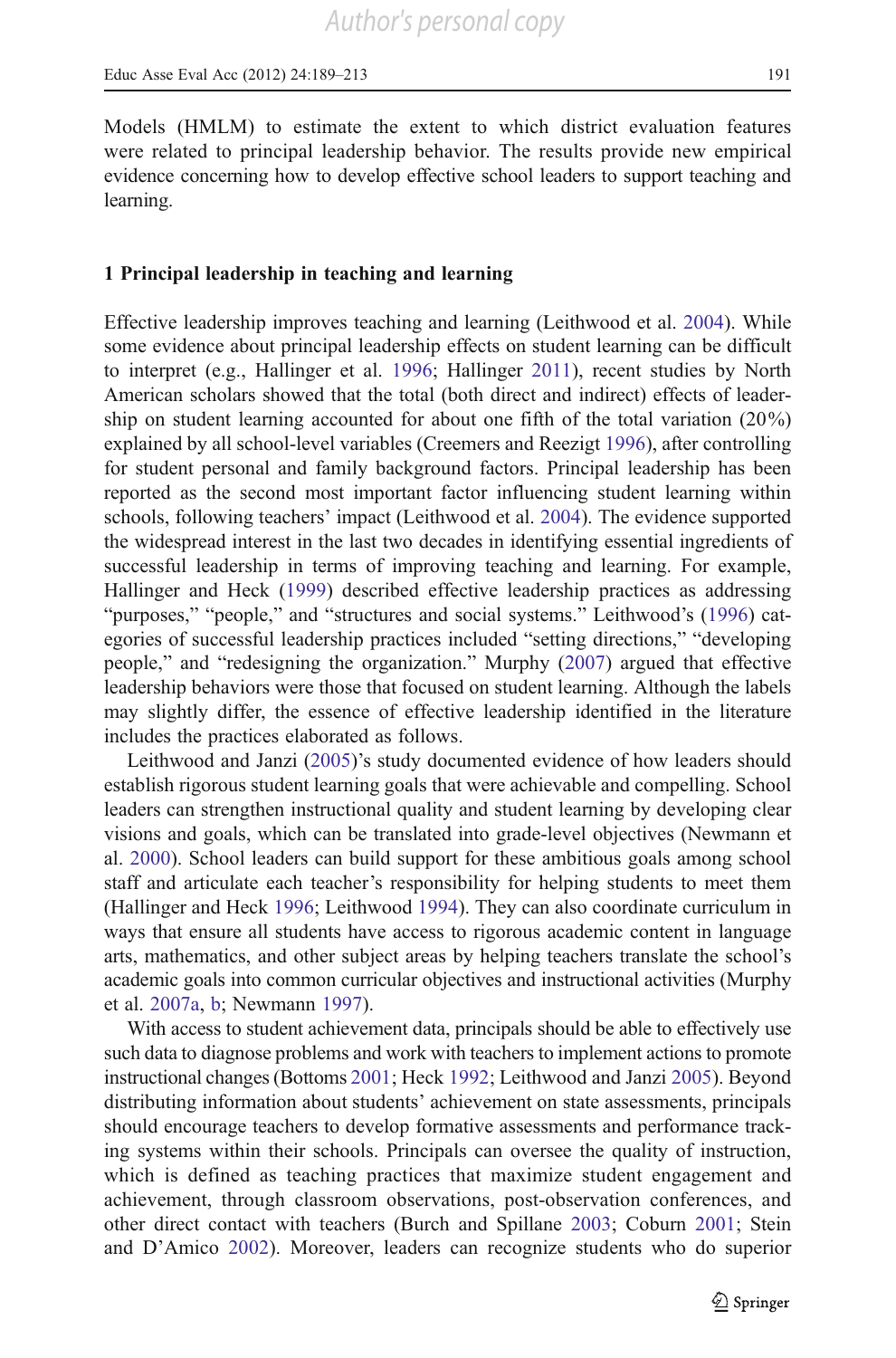academic work with formal and informal rewards to motivate them to strive for academic excellence (Heck et al. [1990\)](#page-25-0).

Effective leaders initiate strategies to develop teachers in schools. Beyond direct on-site coaching, leaders can monitor programs for junior faculty members, send teachers to off-campus professional development programs, and distribute journals to help teachers update their knowledge and skills (e.g., Payne and Wolfson [2000;](#page-26-0) Stein and Nelson [2003](#page-26-0); Walker and Slear [2011\)](#page-26-0). In addition, effective principal leadership includes promoting instructional coherence (Newmann et al. [2001\)](#page-26-0) and fostering productive work relationships among teachers and between themselves and teachers (Sun et al. [2010;](#page-26-0) Sun et al. [2011](#page-26-0)). In particular, such leadership involves promoting teacher professional community (Louis et al. [1996](#page-25-0)) and relational trust between teachers and school administrators and between school staff and students and their families (Bryk and Schneider [2002\)](#page-24-0). Moreover, acknowledging teachers' effective practices formally and informally is another important strategy for motivating teachers (Hipp [1996](#page-25-0); Marzano et al. [2005\)](#page-25-0).

All of the above components of effective principal leadership have been echoed by scholarship in China, where there is a widespread expectation that principals should be strong instructional leaders (e.g., Chen [2011;](#page-24-0) Chu and Liu [2010](#page-24-0); Xu [2010](#page-26-0); Zhao and Liu [2010\)](#page-26-0). Similar to principal leadership in North American contexts, instructional leadership in China also involves setting standards for student learning, optimizing teaching environment, directing and evaluating teaching, and promoting teachers' professional growth (Cravens [2008\)](#page-24-0). After reviewing Chinese scholarship on instructional leadership, we find that many of these discussions are centered on leadership activities within school buildings and even within classrooms. For example, Chu and Liu ([2010\)](#page-24-0) discussed the ways in which and how often principals should teach regular classes, visit classrooms, and evaluate instruction. Chen ([2011](#page-24-0)) administered surveys to 745 teachers in eight provinces and found that teachers perceived that their principals placed greatest priority on a) encouraging teachers to conduct research and reflect on their instruction, and publish these research results and selfreflections; b) encouraging teachers to observe each other's instruction and learn from each other; and c) visiting classrooms, evaluating instruction, and providing feedback on teachers' instruction. He also found group differences in these behaviors. Female principals more frequently engaged in these behaviors than male principals and principals who had a Bachelor's degree or higher more often enacted these leadership behaviors than other peers. However, there were no statistically significant differences among principals who came from various geographical locations (e.g., Western, Eastern, or Middle China) or based on urbanicity (e.g., urban, suburban, or rural settings).

Research studies that use the same instruments to compare the leadership practices of U.S. and Chinese principals are scarce. Jing ([2010\)](#page-25-0) administered the same survey instrument to two independent samples of U.S. (18 schools in Phoenix, AZ) and Chinese principals (18 schools from Harbin, China) and found some differences in instructional leadership activities between these two groups. In both samples, school administrators reported that they had engaged more frequently in "developing people" and "building trust" than other leadership activities. But in American sample, principals rated "visioning" and "sharing power and influence" as their most frequent practices while assistant principals most frequently engaged in developing people and trustbuilding. In contrast, Chinese principals shared such responsibility with assistant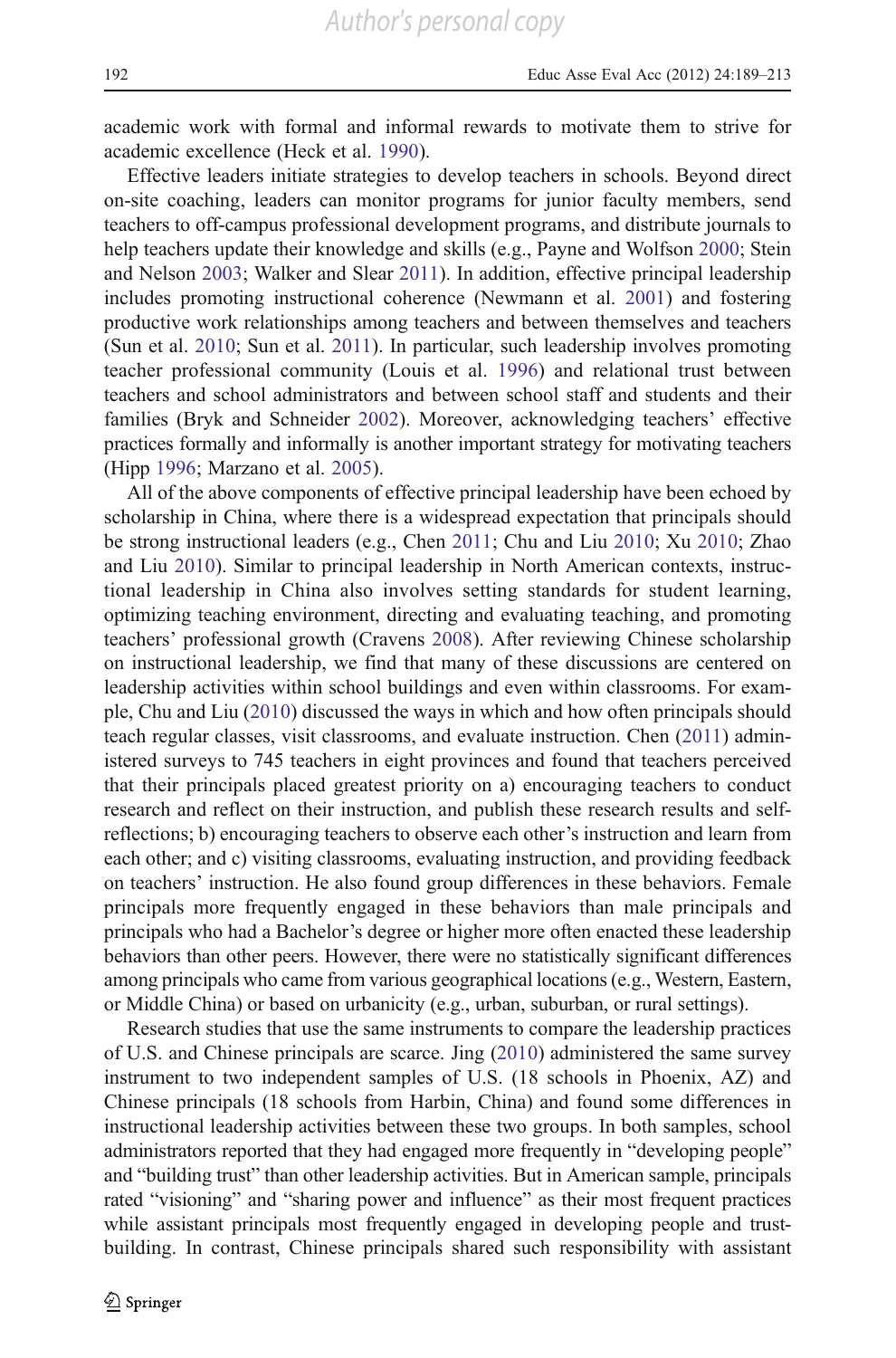principals (Jing [2010](#page-25-0)). Although this study explicates some of the similarities and differences between American and Chinese high school principals and assistant principals, the instrument used in the study was framed under the concept of "shared leadership" rather than "learning-centered leadership" and the sample was limited to high schools. The field still lacks an empirical description of the ways in which Chinese principals enact instructional leadership that promotes the strong performance of Chinese students on international tests. Probing into the specific practices of Chinese principals, in particular, and comparing them to those of their peers in the U.S. have the potential to reveal ways by which instructional leadership in both countries can contribute to improved student learning. Moreover, our data collected in this study allow us to investigate factors that can explain variation in principals' instructional leadership practices.

# 2 District evaluation that supports the development of effective principal leadership

District-level evaluation of principals is one of the common strategies used to hold principals accountable for school performance, to identify principals' professional development needs, and to track principals' progress over time. District personnel evaluation has a long history in both the U.S. and China in terms of using relatively simple devices, such as an annual visit by a district administrator that might feature a checklist of behaviors (Stine [2001](#page-26-0)). We review the features of these district evaluation practices in terms of their purposes, contents, and procedures.

# 2.1 Purposes

In the United States, the practice of principal evaluation is common (Doud and Keller [1998\)](#page-24-0) and has been used to make decisions about hiring, promotion, (re)assignment, and contract renewal; that is, to satisfy personnel policy requirements. Moreover, principal evaluation can be used as a diagnostic tool to identify an employee's strengths or areas in need of improvement (Stine [2001\)](#page-26-0). These formative purposes of evaluation have been widely emphasized in many local districts. At the same time, being an integral part of current standard-based accountability systems, the summative purposes of principal evaluation hold principals accountable for student achievement and develop their capacity to facilitate school restructuring.

In China, school principals have long been evaluated and compensated as governmental officials or managers of teachers. The official ranking of a principal is determined by the status of the school the principal worked for and their rank, in turn, determines his/her income (Chu and Yang [2009;](#page-24-0) Qian [2009\)](#page-26-0). Leadership evaluation is often regarded as one aspect of school evaluation (Guo [2005](#page-25-0)). The main purposes of principal evaluation include a) monitoring principals' performance and holding them accountable for school performance; b) providing evidence for determining merit salary increases (Xin and Wang [2006](#page-26-0)) or reassigning leaders to schools with higher or lower rankings; and c) serving as a formative assessment to identify principals for off-campus professional development or on-campus mentoring or coaching (Guo [2005](#page-25-0)).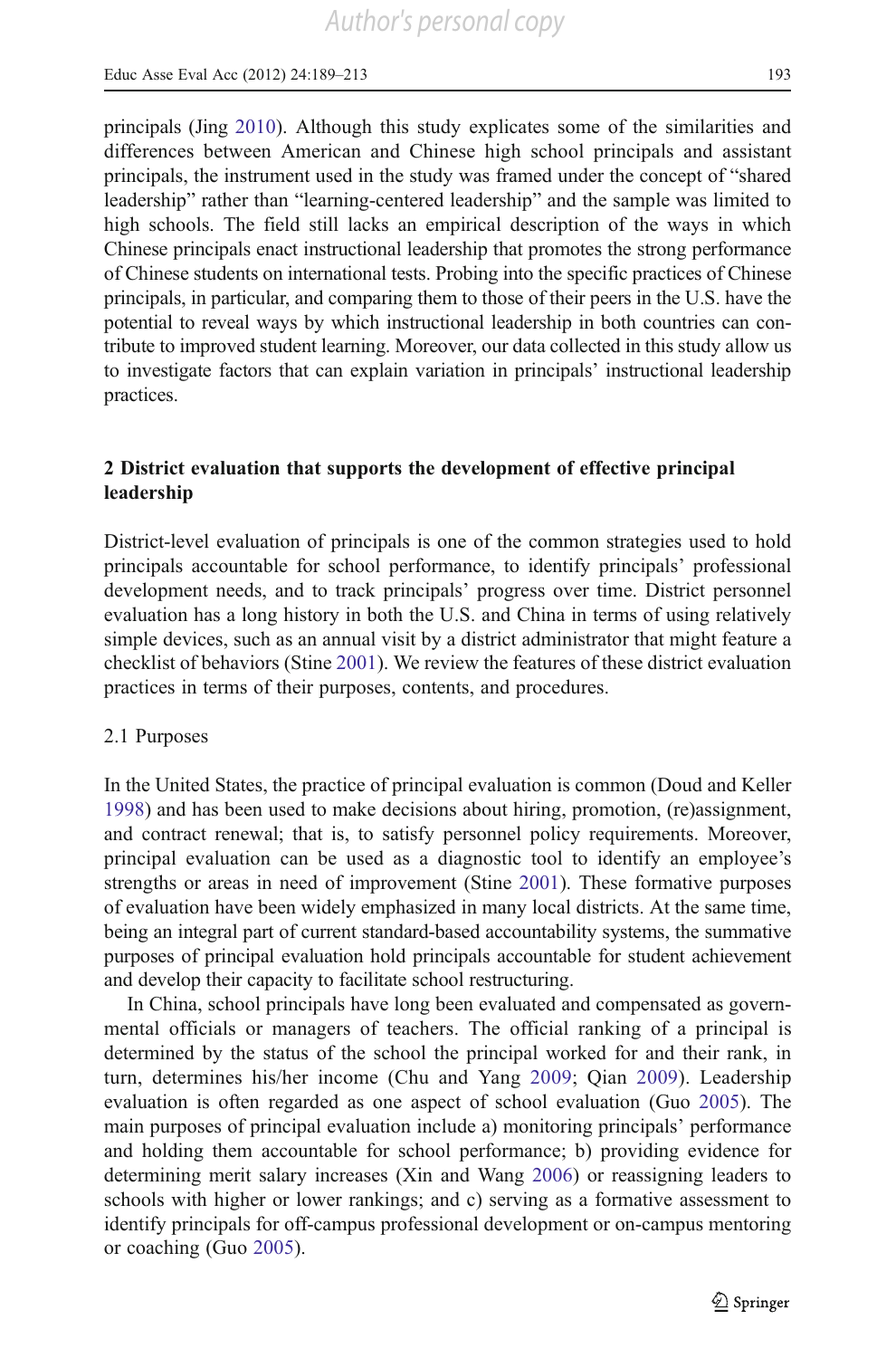#### 2.2 Contents

After analyzing 94 district evaluation instruments used in the United States, Goldring and her colleagues [\(2008](#page-25-0)) found that there are generally four approaches that have been used in the U.S.: a) evaluating the extent to which principals have accomplished the functions, tasks or responsibilities of the position, such as managing school programs, pupil personnel, community relations, physical facilities, and student behavior, and coordinating professional development; b) assessing key competencies, knowledge and skills that principals should possess, such as knowledge related to instruction and management, dispositions, and leadership styles; c) evaluating leadership processes and practices covering effective leadership domains, such as the Interstate School Leaders Licensure Consortium (ISLLC) standards; and d) assessing outputs, such as student achievement and other organizational outcomes related to school improvement. With the development of accountability systems, the last approach has become increasingly popular, but researchers have warned about the possible risks of relying solely on outcomebased assessments, but ignoring organizational and contextual factors that can help explain student achievement and other organizational outcomes (Goldring et al. [2008](#page-25-0)).

In China, the four aspects of school leadership recommended by the Ministry of Education in 1992 are "values" (r.f. moral and ethical leadership), "abilities" (r.f. management skills and knowledge), "diligence" (r.f. diligent leadership behaviors), and "achievement" (r.f. leadership performance as measured by student achievement). All four of these aspects have been enacted at the local district level with a strong emphasis on "values" and "achievement". Highly influenced by Confucian philosophy, principals themselves and their supervisors believe that being a moral leader is a key to successful leadership (Qian [2009\)](#page-26-0). Moreover, there is widespread belief that leadership can impact student performance on municipal or provincial common final exams as well as graduation exams and rates (Cravens [2008](#page-24-0)). In the mid-2000s with the development of the concept of principal professionalism (e.g., Chu [2003](#page-24-0); Chu and Yang [2002\)](#page-24-0) and major reform efforts in China that addressed a number of issues including social learning, creative thinking, and physical health, principal evaluation systems now emphasize the strategic development of teachers and students, achievement, and social relations. Further, instructional leadership has become the core of new principal evaluation systems (Chu and Cravens [2011](#page-24-0)).

Moreover, Chinese researchers have pointed out that it is unfair to base principal evaluation entirely on evaluations of school performance because there are many factors affecting student achievement beyond principals' control, such as parental involvement in students' education after school (e.g., Xin and Wang [2006\)](#page-26-0). Moreover, with the growing belief that principals should be recognized as professionals rather than government officials (e.g., Xin and Wang [2006\)](#page-26-0), districts in Shanghai have implemented career ladder system to evaluate and compensate principals. Such systems rank principals based on their working experiences; leadership knowledge, skills, and practices; and organizational outcomes (Yang [2006\)](#page-26-0).

#### 2.3 Procedures

In the U.S., while the district superintendent is usually responsible for evaluation, this duty is often assigned to other district administrators, such as the assistant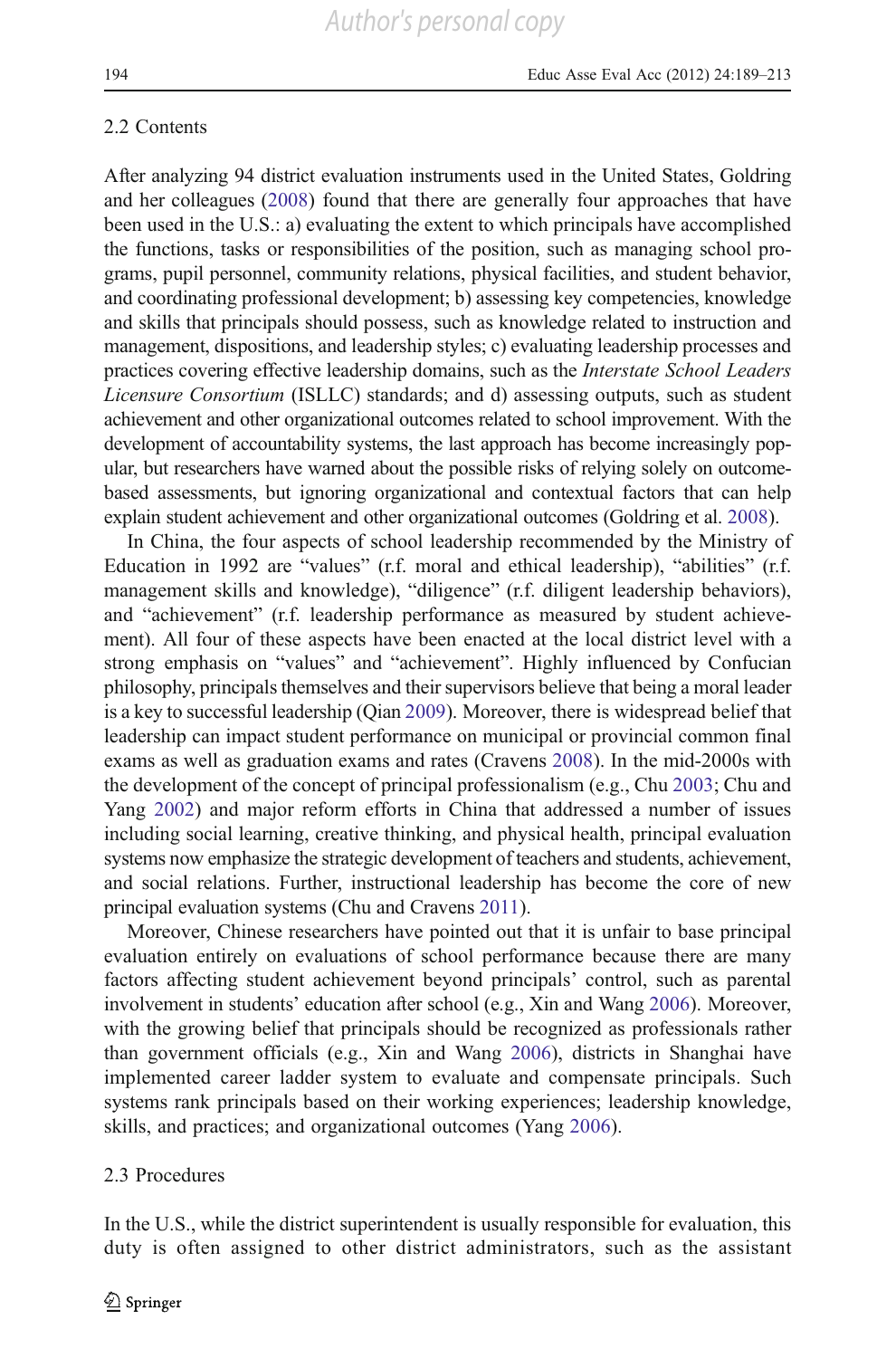superintendent of instruction, the director of curriculum, or the direct of personnel management. In addition, there is a growing trend of involving parents, teachers, and principals themselves. Principals normally are assessed once a year, but sometimes every other year or every 3 years. Further, portfolios and/or open, narrative-form evaluations are often used to help document principals' performance against a set of predetermined goals (Doud and Keller [1998;](#page-24-0) Lashway [2003;](#page-25-0) Stine [2001](#page-26-0)). One study found that the evaluation formats and processes frequently differed from one district to another; and that most principals believed that their evaluations were not useful and were influenced by political forces beyond their control (Davis and Hensley [1999\)](#page-24-0). Reeves ([2005\)](#page-26-0) drew on a survey of principals throughout the U.S. and reported that few school leaders felt that their motivation or performance was shaped by principal evaluation. Most principals in this study believed that the criteria used to evaluate them were not well-specified, that there were few consequences attached to the evaluation process, and that it did not provide helpful feedback to them.

In China, principals are appointed and evaluated by district administrators at the beginning of every school year. They use similar procedures and tools as the U.S. district administrators, such as written documentation of principals' actions and behaviors, observations during faculty and parent meetings, principals' oral presentations, and teachers' ratings of principals' performance (Xin and Wang [2006\)](#page-26-0). Regardless of whether principals are evaluated as government officials or under the new career ladder schemes, results from leadership evaluation can have serious implications for principals' career development, income, and reputation. However, similar to criticisms of American principal evaluation, the evaluation criteria are usually not specific. The evaluators often lack school management and teaching experiences and thus can't always accurately evaluate principals' performance, let alone give them useful feedback (e.g., Guo [2005](#page-25-0); Xin and Wang [2006\)](#page-26-0).

Most of studies summarized above have been conducted by separate researchers in each of these two countries. None of the prior studies has systematically collected comparable data on the features of district principal evaluation practices. Through this thorough literature review, we find many similarities in purposes and content foci of district evaluation, but differences in associated consequences for principals. To better articulate these similarities and differences, this study collected empirical data from random samples of principals in Michigan and Beijing metropolitan area by using the same survey instrument.

# 2.4 The association between features of district principal evaluation and leadership practices

In the U.S., principal evaluation has been criticized for being poorly aligned with educational priorities, such as improving student achievement, accountability, and school change (e.g., Linn [2000](#page-25-0); Marcoulides et al. [1995](#page-25-0)). Evaluation policies and practices are often based on little empirical evidence that such evaluation practice would promote effective leadership centered on teaching and learning (Goldring et al. [2007](#page-24-0)). Recognizing these limitations in practice, few research efforts have been undertaken to address the development of principal evaluation practices that focus on the outcome of student learning and link features of evaluation with leadership behaviors that have the potential to promote student learning.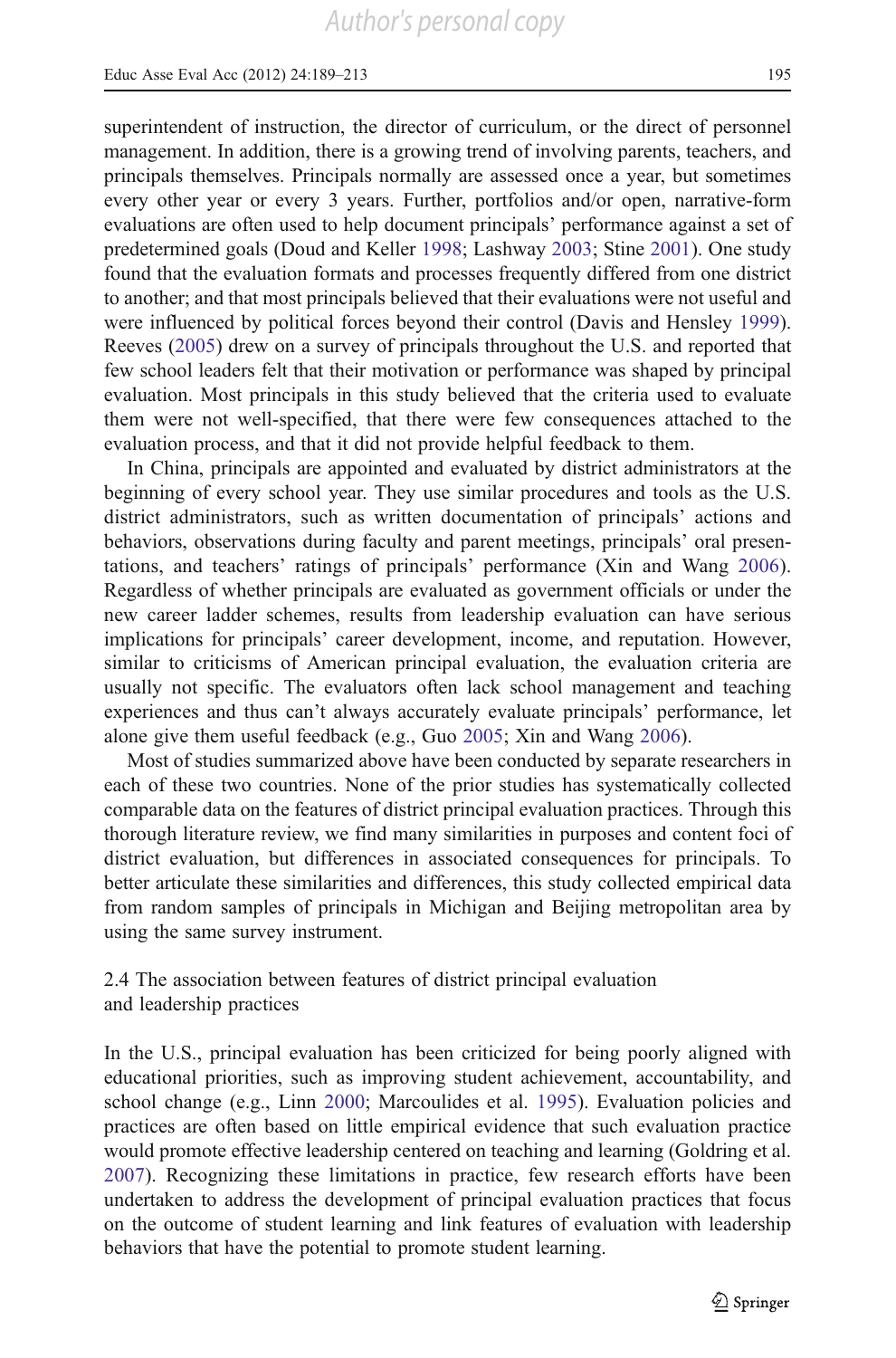Based on the conceptual model of learning-centered leadership, Murphy, Goldring, and Porter led a group of researchers to develop the VAL-ED™. This new instrument is designed to validly and reliably measure six core components and six key processes related to learning-centered leadership behavior (refer to Murphy et al. Murphy et al. [2007a](#page-25-0), [b,](#page-26-0) for details). Although the contents of VAL-ED<sup>TM</sup> have been supported by solid existing scholarship and practice, few studies have verified the effect of the use of this instrument on principals' learning-centered leadership behaviors. Furthermore, while the Murphy et al.'s study focused on the development of the content and psychometric properties of the assessment instrument, other features of district evaluation policy, such as purposes, timing, consequences, were not explored in their project.

In a separate effort, Kimball et al. [\(2007\)](#page-25-0) carried out a randomized design study of principal evaluation and school leader outcomes in a large district in the western U.S. For the study, 44 principals were randomly assigned to a new standards-based performance evaluation system and 44 principals were evaluated under the district's old system.<sup>1</sup> While the researchers reported several important outcomes that seemed to be associated with use of the new evaluation system, few of their results were statistically significant due to low response rates and the district's inability to fully enact the random assignment. The study outcomes included more clarity for principals about the expectations related to evaluation and more detailed feedback as part of the evaluation process. In addition, those assigned to the new system seemed to place more priority on technology and communicating a school vision than those assessed under the old system. Finally, principals evaluated under the new system seemed to receive more assistance with improving their leadership practices (Kimball et al. [2007\)](#page-25-0). This study examines the impact of the whole evaluation system, not individual features. Furthermore, the small sample sizes make the results less likely to be generalized to a larger population with more diverse contexts.

In a third study, Sun and Youngs [\(2009](#page-26-0)) employed Multivariate Hierarchical Linear Models (HMLM) to examine relationships between principals' behaviors and district principal evaluation purpose, focus, and assessed leadership activities in 13 Michigan districts. The study reported that principals were more likely to engage in learning-centered leadership behaviors when the purposes of evaluation included principal professional development, school restructuring, and accountability; when the focus of evaluation was related to instructional leadership; and when evaluation addressed leadership in school goal setting, curriculum design, teacher professional development and evaluation, and monitoring student learning.

Our prior study (Sun and Youngs [2009\)](#page-26-0) only collected data from principals in Michigan. To increase the variation and diversity in the previous sample, we add a new sample of principals from the Beijing metropolitan area and include more measures

<sup>&</sup>lt;sup>1</sup> The district's new principal evaluation system was based on its teacher evaluation system, which, in turn, was based on Danielson's Framework for Teaching (1996); the new system was characterized by clear performance standards (dimensions) and rubrics differentiating performance on the dimensions. Depending on a given principal's years of experience and prior evaluations, he or she was evaluated with regard to their performance on two or more of the dimensions each year. Under the new evaluation system, most of the data were collected by district administrators through observations and conferences. The district's old evaluation system, like those in many other districts, consisted of a checklist of personal traits and behaviors, and it did not feature a rubric differentiating levels of performance (Kimball, Milanowski, and McKinney [2007](#page-25-0)).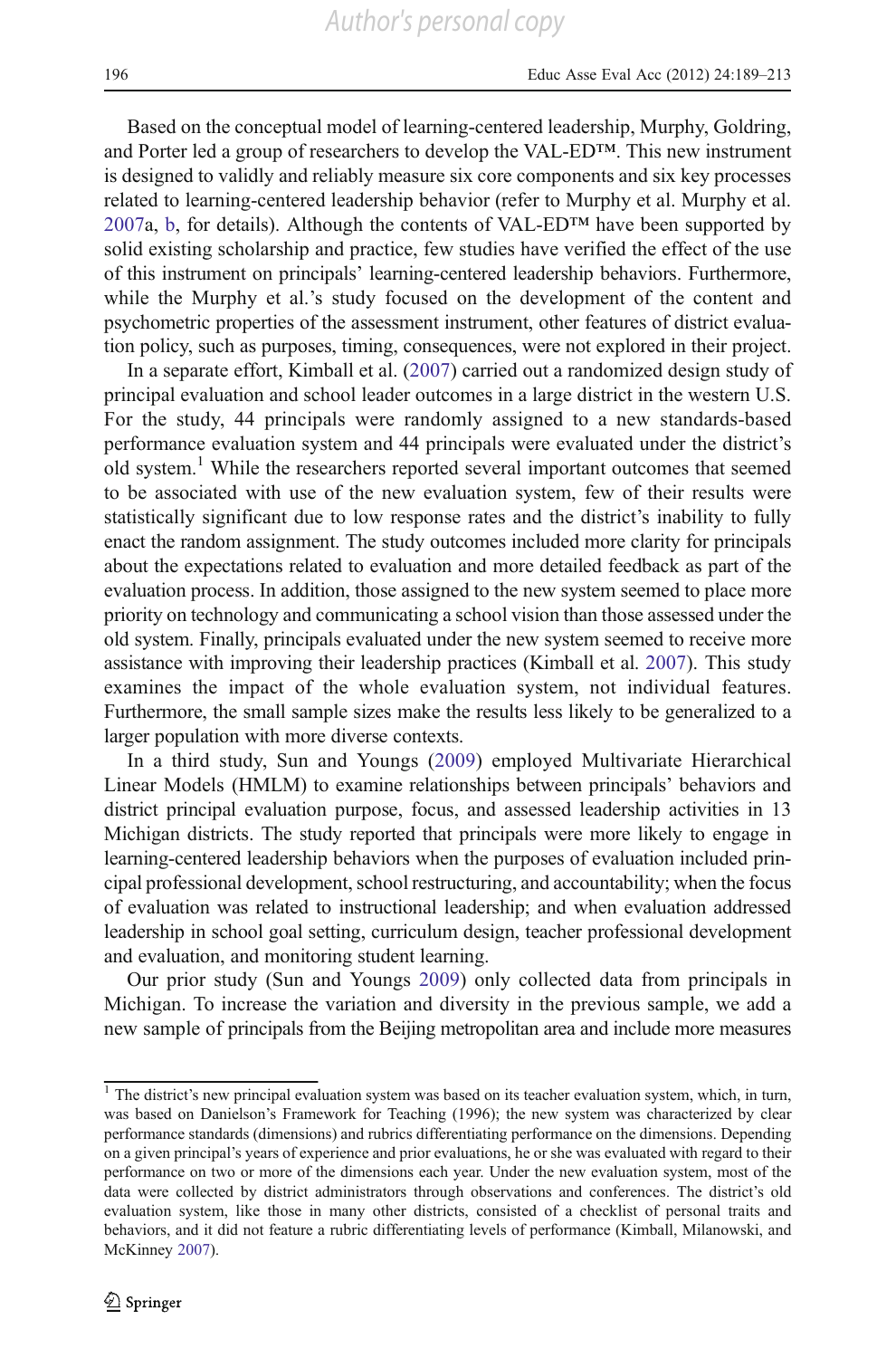of evaluation features and principals' practices. Although we descriptively compare evaluation practices and leadership behaviors in these two regions, the central purpose of this study is to empirically explore the features of principal evaluation that have the potential to lead to desired leadership behaviors that focus on students' learning processes and outcomes.

# 3 Methods

# 3.1 Data sources

We collected data on district principal evaluation policy and principal leadership practices in Michigan (the U.S.) and the Beijing metropolitan area (China). In spring 2008, we administered surveys to a random sample comprising138 K-12 public school principals in Michigan who had served in 2006–07 as principals in their buildings and were continuing to serve in this role in 2007–08. In fall of 2009, we administered the same surveys to a random sample of 145 K-12 public school principals in metropolitan Beijing (see the next page for more information about the survey development).<sup>2</sup> We received valid responses from 88 Michigan principals and 90 principals in metropolitan Beijing. Therefore, our response rates were 63.8% (Michigan) and 62.1% (Beijing), respectively. Because there are differences in financial conditions and parental involvement between Beijing city schools and those located just outside of Beijing, we accounted for this in our data analysis process.

On average, these two samples were comparable with regard to demographic characteristics, as reported in Table [1.](#page-11-0) About 57.9% of Michigan principals worked in elementary schools, 40.9% worked in secondary school settings, and 1.2% worked in other K-12 settings (such as Kindergarten etc.). Comparably, in Beijing, 53.3% of the principals worked in elementary schools, 30% worked in middle or high schools, and the rest worked in other K-12 settings. Slightly less than half of each sample was female and less than half had worked as a principal for more than 3 years.

However, these two samples differed with regard to the percentage that had more than 3 years of work experience as full-time teachers (p-value of the *t*-test  $\leq 0.0001$ ). About 62% of principals in Michigan had more than 3 years of working experience as full-time teachers while 95% of principals in Beijing had such teaching experience.

We administered the same survey to Michigan principals (in English) and Beijing principals (in Chinese). We first developed the English version of the instrument through in-depth interviews with two Michigan K-12 principals and through two rounds of pilot studies undertaken during the 2007–08 school year. We then translated this English version into Chinese. The first author has had extensive experience working with principals in both countries and took the lead role in translation to make sure that these two instruments were equivalent and the Chinese version was adaptable to Chinese school contexts. The second author's professional experience in the U.S. and the last three authors' professional experience in China greatly enhanced the instrument's crosscontext equivalence and within-context appropriateness. We then invited 10 principals

 $2$  Since there was no major educational reform newly introduced between 2008 and 2009 in either Michigan or Beijing, the one-year difference in collecting data will not affect this comparison.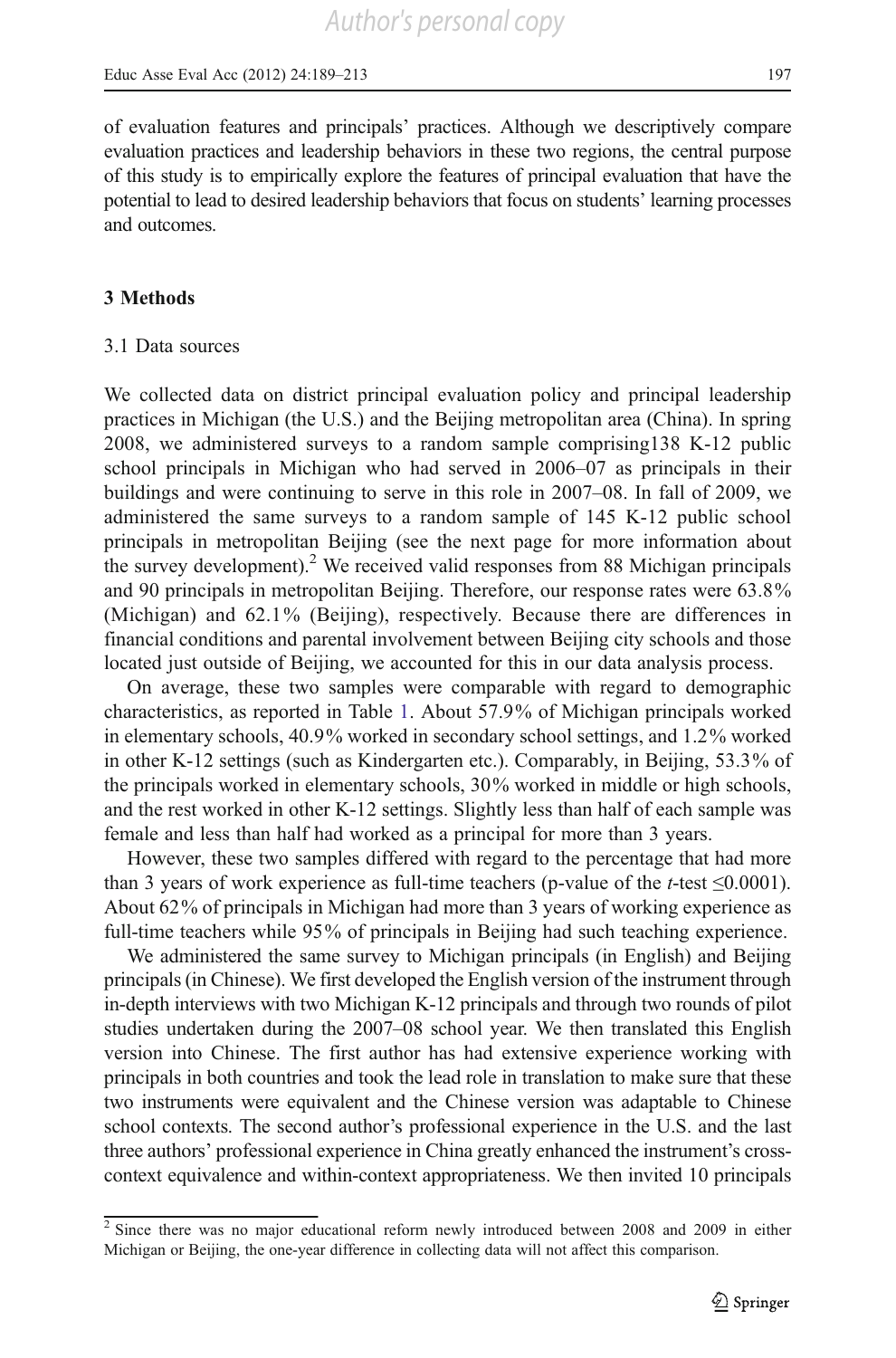#### <span id="page-11-0"></span>Table 1 Basic Sample Characteristics

|                                                                                                                     | МI    | BJ    |
|---------------------------------------------------------------------------------------------------------------------|-------|-------|
| Percentage of elementary school principals                                                                          | 57.95 | 53.33 |
| Percentage of middle or high school principals                                                                      | 40.91 | 30    |
| Percentage of female principals                                                                                     | 44.32 | 42.31 |
| Percentage of principals who held a Bachelor's degree or higher                                                     | 100   | 91.46 |
| Percentage of principals who had more than 3 years of<br>working experience as principals                           | 49.38 | 42.31 |
| Percentage of principals who had more than 3 years of working<br>experience as full-time instructional teachers (a) | 62.2  | 95    |

#### MI=Michigan, BJ=Beijing

(a) There was a significantly higher percentage of Beijing principals who have had more than 3 years of working experiences as full-time instructional teachers ( $p \le 0.0001$ ) than that of Michigan principals

in a preparation program at Beijing Normal University to review the Chinese version of the instrument and we subsequently revised it based on their feedback.

The final version of the principal survey had three sections. The first section inquired into participants' perceptions of features of district's principal evaluation system; the second section focused on learning-centered leadership behaviors; and the third section asked about school contexts and principals' personal and professional backgrounds.

#### 3.2 Measures

We aggregated composite measures of a) principals' leadership practices and b) features of district principal evaluation based on factor analysis, as indicated respectively in Tables [2](#page-12-0) and [3](#page-14-0). We used internal consistency ratings as indicators of the reliability of these composite measures for the whole sample and two subsamples. The Cronbach's  $\alpha$  for the whole sample is indicated as Cronbach's  $\alpha_{Whole}$ , the Cronbach's  $\alpha$  for the Michigan sample is indicated as Cronbach's  $\alpha_{M1}$ , and the Cronbach's  $\alpha$  for the Beijing sample is indicated as Cronbach's  $\alpha_{BI}$ .

Table [2](#page-12-0) reports composite measures and associated survey items as well as the internal consistency of reliability for principal learning-centered leadership for the whole sample and two subsamples. These composite measures include "framing school goals," "communicating school goals," "supervising and evaluating instruction," "coordinating the curriculum," "monitoring students' progress," "protecting instructional time," "maintaining high visibility," "providing incentives for teachers," and "providing incentives for student learning." The Cronbach's  $\alpha$ s for these composite measures are consistently higher than 0.7 for the whole sample, although some of the measures are less than 0.6 for the subsamples. For instance, the composite measure of "supervising and evaluating instruction" for the Michigan sample has a reliability index of Cronbach's  $\alpha_{MI}$ =0.55, compared to Cronbach's  $\alpha_{Whole}$ =0.84; the reliability of the composite measure of "protecting instructional time" for the Beijing sample is Cronbach's  $\alpha_{BJ}$ =0.58, compared to Cronbach's  $\alpha_{Whole}$ =0.92; and the reliability of the measure of "maintaining high visibility" for the Michigan sample is Cronbach's  $\alpha$ =0.59, compared to Cronbach's  $\alpha_{Whole}$ =0.81. These differences between the subsamples and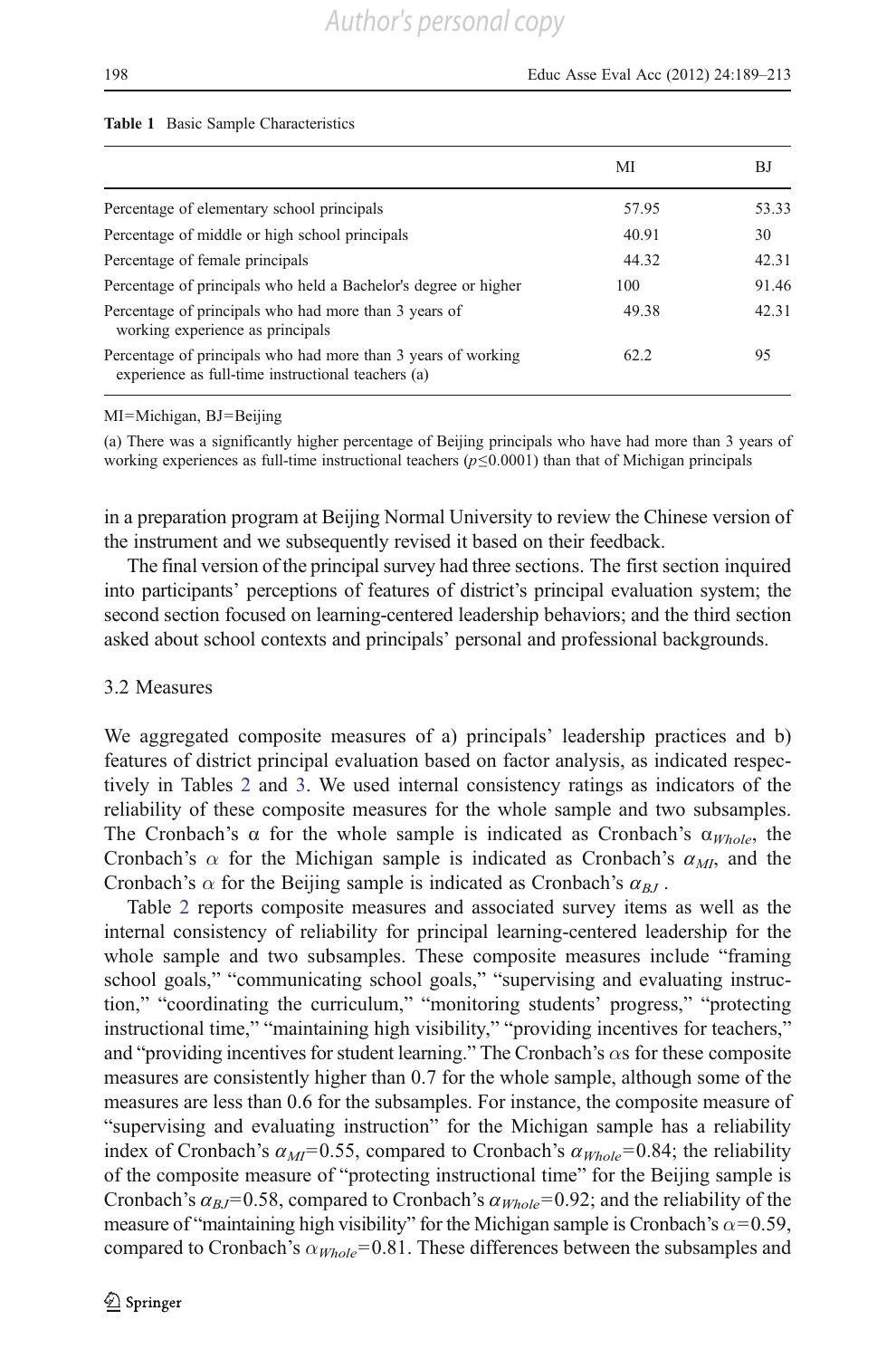# *Author's personal copy*

# <span id="page-12-0"></span>Educ Asse Eval Acc (2012) 24:189–213 199

Table 2 Internal consistency of reliability of composite measures of principal learning-centered leadership, Cronbach's a

| Variables                                                                                                                                                                  | Whole Sample MI |     | BJ        |
|----------------------------------------------------------------------------------------------------------------------------------------------------------------------------|-----------------|-----|-----------|
| Framing your school goals                                                                                                                                                  | 0.77            | 0.8 | 0.77      |
| Develop goals that seek improvement over current<br>levels of academic performance                                                                                         |                 |     |           |
| Frame the school's academic goals in terms of staff<br>responsibilities for meeting them                                                                                   |                 |     |           |
| Involve school staff in goals development                                                                                                                                  |                 |     |           |
| Develop goals that are easily translated into classroom objectives by teachers                                                                                             |                 |     |           |
| Communicating your school goals                                                                                                                                            | 0.71            |     | 0.69 0.71 |
| Refer to the school's academic goals in informal<br>settings with teachers (e.g., coffee hours)                                                                            |                 |     |           |
| Discuss the school's academic goals in formal<br>settings with teachers (e.g., faculty meetings)                                                                           |                 |     |           |
| Ensure that the school's goals are reflected in highly<br>visible displays in the school (e.g., poster or bulletin boards)                                                 |                 |     |           |
| Refer to the school's goals in student assemblies                                                                                                                          |                 |     |           |
| Supervising and evaluating instruction                                                                                                                                     | 0.84            |     | 0.55 0.86 |
| Conduct informal observations in classrooms on a<br>regular basis (informal observations are unscheduled,<br>last at least 5 min, and <i>may</i> involve written feedback) |                 |     |           |
| Review student work products when evaluating classroom instruction                                                                                                         |                 |     |           |
| Point out specific strengths in teacher instructional<br>practices in post observation conferences                                                                         |                 |     |           |
| Note specific weaknesses of the teacher's instructional<br>practices in written evaluations                                                                                |                 |     |           |
| Coordinating curriculum                                                                                                                                                    | 0.82            |     | 0.78 0.83 |
| Make clear who is responsible for coordinating the curriculum<br>across grade levels (e.g., assistant principal, or a teacher)                                             |                 |     |           |
| Ensure that the school's academic goals are translated<br>into common curricular objectives and classroom activities                                                       |                 |     |           |
| Draw on the results of school wide testing when making curricular decisions                                                                                                |                 |     |           |
| Assess the overlap between the school's curricular objectives and<br>the achievement test(s) used for program evaluation                                                   |                 |     |           |
| Participate actively in reviewing or selecting curricular materials                                                                                                        |                 |     |           |
| Monitoring students' progress                                                                                                                                              | 0.80            |     | 0.84 0.66 |
| Distribute test results in a timely fashion                                                                                                                                |                 |     |           |
| Inform teachers of the school's performance in written<br>form (e.g., in a memo or newsletter)                                                                             |                 |     |           |
| Inform students of the school's performance                                                                                                                                |                 |     |           |
| Develop or find the appropriate instructional program(s)<br>for students whose test results indicate a need                                                                |                 |     |           |
| Protecting instructional time                                                                                                                                              | 0.92            |     | 0.93 0.58 |
| Ensure that instructional time is not interrupted<br>by public-address announcements                                                                                       |                 |     |           |
| Ensure that students are not called to the office during instructional time                                                                                                |                 |     |           |
| Ensure that truant students make up lost instructional time                                                                                                                |                 |     |           |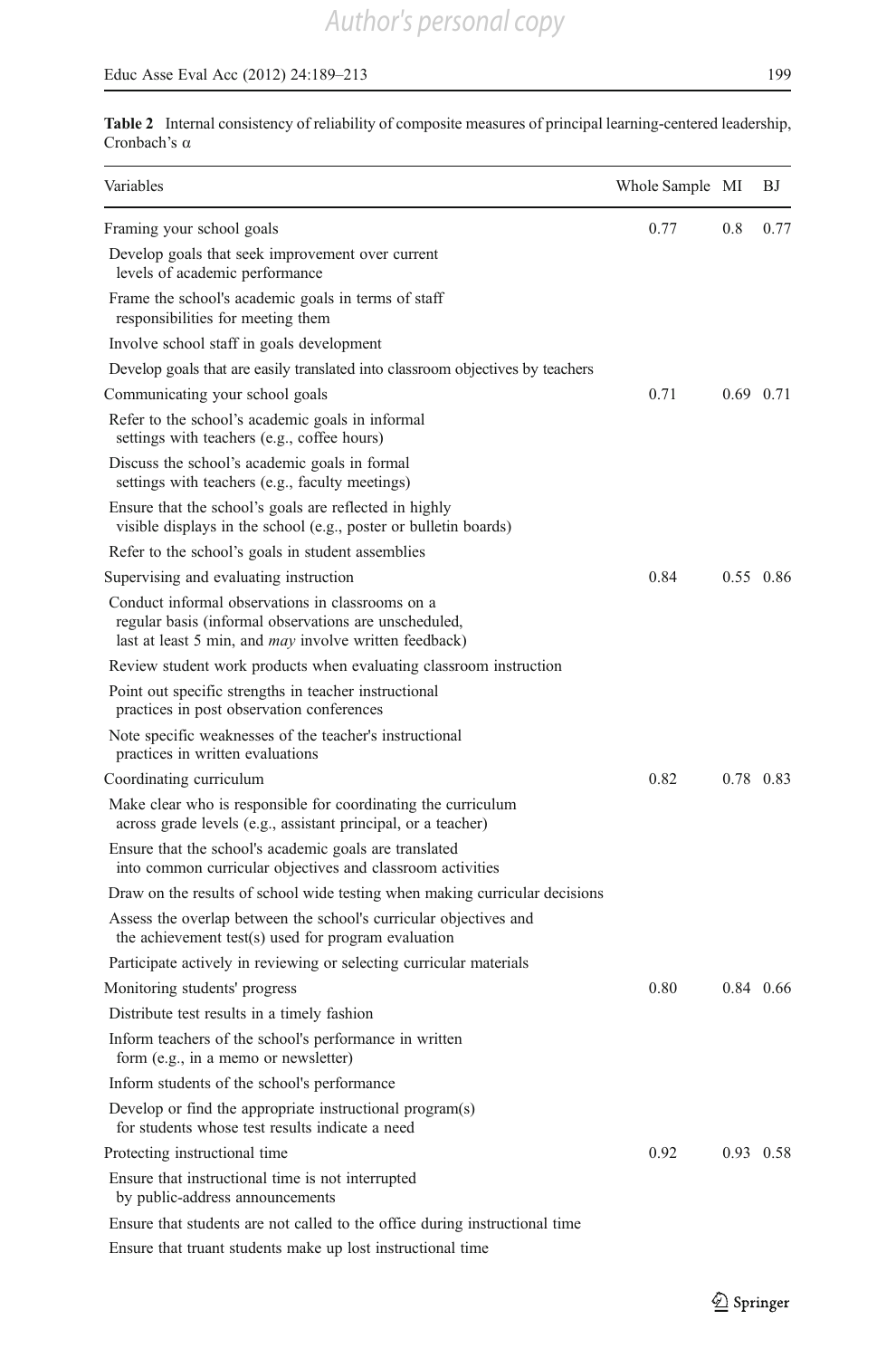#### Table 2 (continued)

| Variables                                                                                                                              | Whole Sample MI |           | B <sub>J</sub> |
|----------------------------------------------------------------------------------------------------------------------------------------|-----------------|-----------|----------------|
| Visit classrooms to see that instructional time is used<br>for learning and practicing new skills and concepts                         |                 |           |                |
| Cover classes until a late or substitute teacher arrives                                                                               |                 |           |                |
| Tutor or provide direct instruction to students                                                                                        |                 |           |                |
| Maintaining high visibility                                                                                                            | 0.81            | 0.59 0.84 |                |
| Take time to talk with students and teachers during recess and breaks                                                                  |                 |           |                |
| Visit classrooms to discuss school issues with teachers and students                                                                   |                 |           |                |
| Attend or participate in co- or extra-curricular activities                                                                            |                 |           |                |
| Cover classes until a late or substitute teacher arrives                                                                               |                 |           |                |
| Providing incentives for teachers                                                                                                      | 0.79            | 0.72 0.80 |                |
| Reinforce superior performance by teachers in<br>staff meetings, newsletters, or memos                                                 |                 |           |                |
| Compliment teachers privately for their efforts or performance                                                                         |                 |           |                |
| Acknowledge special effort or performance by<br>teachers in memos for their personnel files                                            |                 |           |                |
| Providing incentives for student learning                                                                                              | 0.77            | 0.72 0.71 |                |
| Recognize students who do superior academic work with formal<br>rewards such as an honor roll or mention in the principal's newsletter |                 |           |                |
| Use assemblies to honor students for their academic<br>work and/or behavior in class                                                   |                 |           |                |
| Recognize superior student achievement or improvement<br>by seeing students in the office with their work products                     |                 |           |                |
| Contact parents to communicate improved student performance in school                                                                  |                 |           |                |

The calculation is based on survey data collected by asking principals to rate the extent to which they enacted leadership activities illustrated in this table, by using a four-scale rating: " $1 = Not$  at all," " $2 = Some$ extent", "3=Moderate extent", and "4=Great extent".

the whole sample in the values of Cronbach's  $\alpha$  on these three measures lead us to be cautious with regard to the reliability of these three measures in these three subsamples. We will acknowledge this limitation in our data analysis and interpretation of results. We excluded other measures of learning-centered leadership behaviors from our final data analysis, such as providing professional development for teachers, because the reliability for those measures was considerably low in one sample (Cronbach's  $\alpha$ <0.50).

Moreover, Table [3](#page-14-0) reports these composite measures of district evaluation features and associated survey items, as well as their internal consistency. These composite measures include purposes, content foci, sources of evidence, and emphasized leadership activities. The Cronbach's αs are consistently close to or larger than 0.7 for the whole sample and these two subsamples. Furthermore, for each composite measure, there are no significant differences in the magnitudes of the reliability coefficients across these three samples (refer to the whole and the two subsamples). For example, for the first variable of purposes, the Cronbach's  $\alpha_{Whole}$ =0.73, the Cronbach's  $\alpha_{MI}$ = 0.74 and the Cronbach's  $\alpha_{BJ}$ =0.75. This consistency indicates a great extent that the items used to aggregate this composite variable of purposes in the two subsamples measured the same latent construct as that in the whole sample.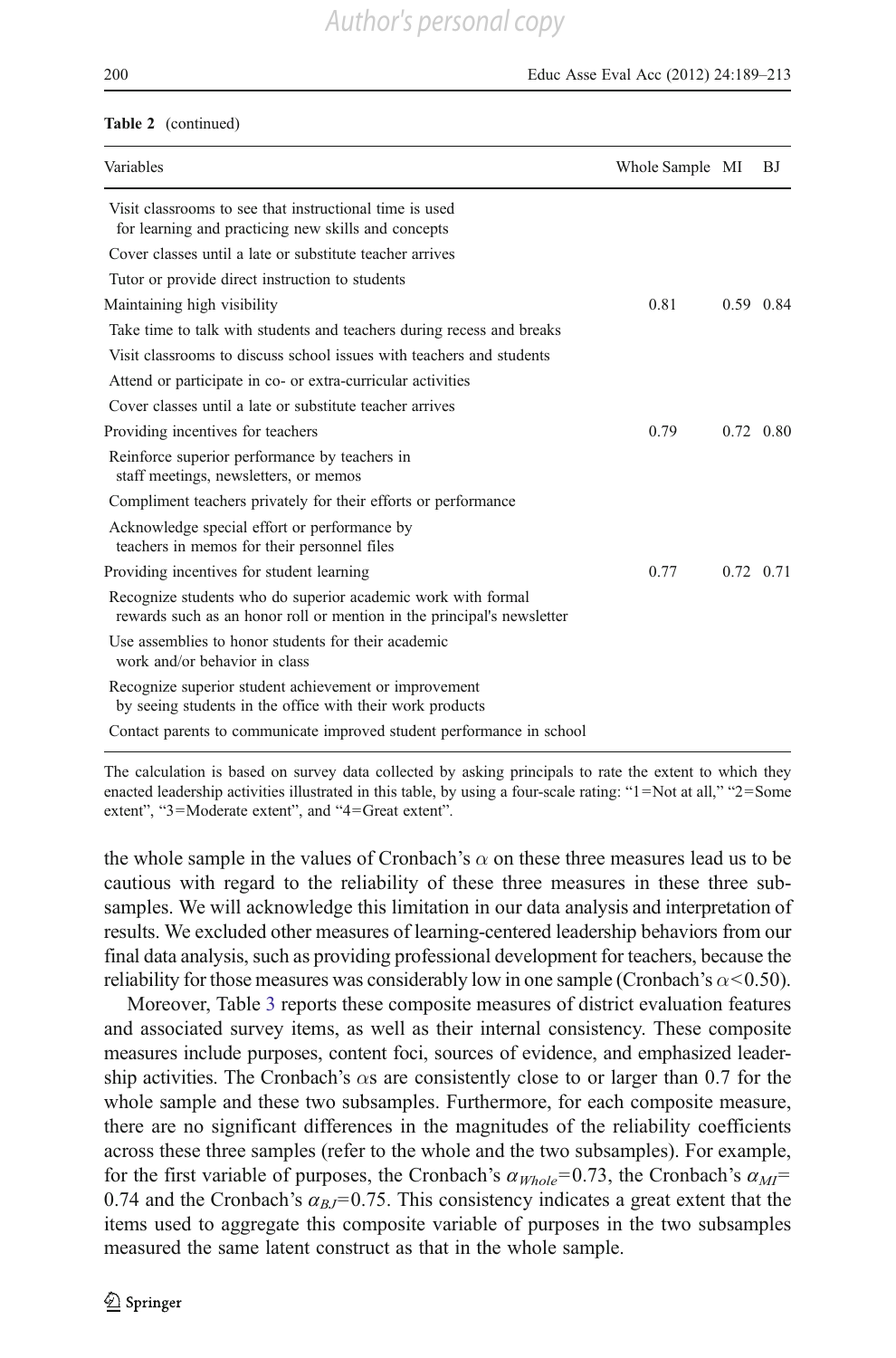# <span id="page-14-0"></span>Educ Asse Eval Acc (2012) 24:189–213 201

|                                                                                                                                                   | Whole Sample | MI   | BJ                |
|---------------------------------------------------------------------------------------------------------------------------------------------------|--------------|------|-------------------|
| Purposes                                                                                                                                          | 0.73         | 0.74 | 0.75              |
| To provide information for use in making decisions about hiring, principal<br>promotion, (re)assignment, and contract renewal within the district |              |      |                   |
| To provide evidence for use in determining merit salary<br>increases or sanctions for principals                                                  |              |      |                   |
| To promote the professional development of principals                                                                                             |              |      |                   |
| To facilitate school restructuring                                                                                                                |              |      |                   |
| To hold principals accountable for student achievement                                                                                            |              |      |                   |
| Content Foci                                                                                                                                      | 0.74         |      | $0.80 \quad 0.66$ |
| Principal leadership behaviors, actions and engagement in activities                                                                              |              |      |                   |
| Principals' instructional knowledge and skills                                                                                                    |              |      |                   |
| Principals' school management knowledge and skills                                                                                                |              |      |                   |
| Principals' organizational impacts on school climate and<br>student achievement                                                                   |              |      |                   |
| Sources of Evidence                                                                                                                               | 0.82         | 0.77 | 0.69              |
| Observations by supervisor                                                                                                                        |              |      |                   |
| Artifacts/actual examples of work provided by principal                                                                                           |              |      |                   |
| Formal complaints or grievances                                                                                                                   |              |      |                   |
| Principal's written evaluations of teachers                                                                                                       |              |      |                   |
| School program audit                                                                                                                              |              |      |                   |
| Reports and feedback from teachers, parents, peers, mentors and students                                                                          |              |      |                   |
| School wide student achievement data                                                                                                              |              |      |                   |
| Specific Leadership Practices Emphasized                                                                                                          | 0.85         | 0.88 | 0.72              |
| Teacher evaluation activities                                                                                                                     |              |      |                   |
| School goal setting                                                                                                                               |              |      |                   |
| Meeting Adequate Yearly Progress (AYP)                                                                                                            |              |      |                   |
| Providing professional development programs for teachers                                                                                          |              |      |                   |
| Curriculum design                                                                                                                                 |              |      |                   |
| Monitoring student learning during school time                                                                                                    |              |      |                   |
|                                                                                                                                                   |              |      |                   |

Table 3 Internal consistency of reliability of composite measures of district principal evaluation, Cronbach's  $\alpha$ 

The raw scales of these items will be included in Tables [5](#page-17-0), [6](#page-18-0), [7](#page-18-0) and [8](#page-19-0) in this paper

# 3.3 Analytic strategies

We first tested the statistical significance of differences between these two subsamples with regard to each key measure of evaluation practice and principal leadership practice. Because many of the district principal evaluation measures were categorical, we used Wilcoxon Rank Sums tests (for rating scale) and Cross-tab Chi-square tests (for dichotomous variables). Since the composite measures of principal leadership practices were continuous, we then performed independent two sample T-tests.

Lastly, we fit two-level Multivariate Hierarchical Linear Models (HMLM) (Raudenbush and Bryk [2002](#page-26-0)) to the whole sample to examine the extent to which variations in principal leadership activities could be explained by variances in district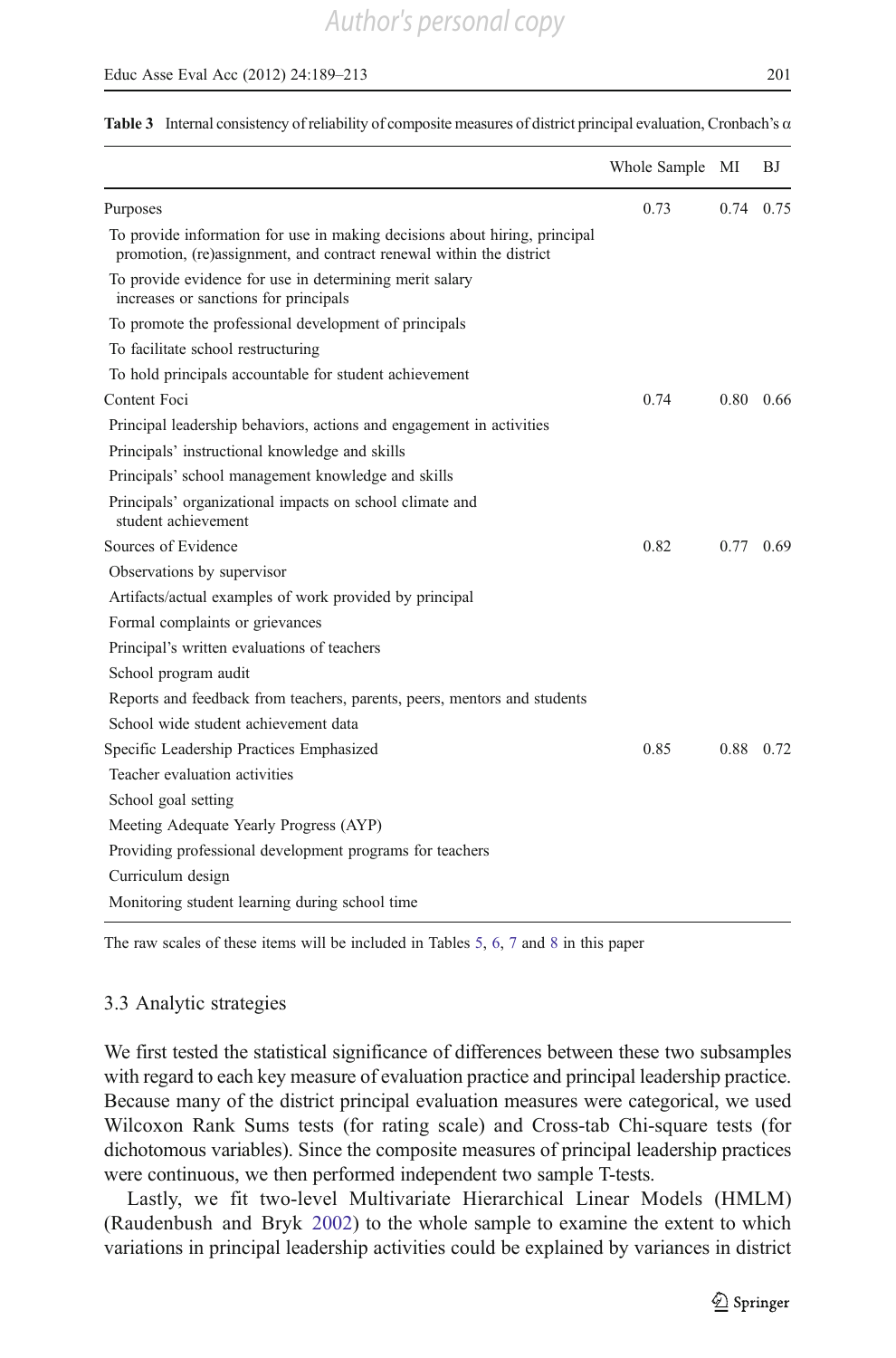principal evaluation practices. Since these measures of district principal evaluation practices were highly correlated, we added one measure at a time to the model.

We also controlled for a series of covariates that may have been confounded with the association between district evaluation and leadership practices. For example, we controlled for principals' working locations by including an indicator of whether the principal was working in Michigan  $(1)$ =Michigan; 0=Beijing). Within the Beijing sample, we indicated whether the principal was working in Beijing city districts since there were be dramatic differences in school facilities, financial resources, and principal and teacher quality between city schools and rural schools  $("1=Within Beijing city"$  and  $"0$ =Outside of Beijing City"). We also controlled for other principal background information, such as years of working experience as a principal, years of working experience as a teacher, gender, educational degree, and educational levels of their schools (Heck and Marcoulides [1996](#page-25-0)). In sum, the model can be simplified mathematically as:

Level-1 Model

 $Y_{mi} = (IND1_{mi})$  (Framing school goals<sub>1ij</sub>)\*  $+(IND2<sub>mi</sub>)$  (Communicating school goals<sub>2ij</sub>)\*  $+(IND3<sub>mi</sub>)$  (Supervising and evaluating instruction<sub>3ij</sub>)\*  $+(IND4<sub>mi</sub>)$  (Coordinating curriculum<sub>4ij</sub>)\*  $+(IND5<sub>mi</sub>)$  (Monitoring students' progress<sub>5ij</sub>)\*  $+(IND6<sub>mi</sub>)$  (Protecting instructional time<sub>6ij</sub>)\*  $+(IND7<sub>mi</sub>)$  (Maintaining high visibility<sub>7ij</sub>)\*  $+(IND8<sub>mi</sub>)$  (Providing incentives for teachers<sub>8ij</sub>)\*  $+(IND9<sub>mi</sub>)$  (Providing incentives for student learning<sub>9ij</sub>)\*  $Y*_{mi} = \pi_{0i} + \varepsilon_{mi}$ 

Level-2 Model

 $\pi_{0i} = \beta_{00} + \beta_{01}$ (Purposes<sub>i</sub>)  $Or + \beta_{01}$ (Content foci<sub>j</sub>)  $Or + \beta_{01}$ (Sources of evidence<sub>i</sub>)  $Or + \beta_{01}$ (Specific leadership practices emphasized<sub>i</sub>)  $Or + \beta_{01}$ (Frequency : Being evaluated at least once a year<sub>i</sub>)  $Or + \beta_{01}$  (Having at least one type of incentive (s) for outstanding leadership  $practices_i)$  $Or + \beta_{01}$ (Having at least one type of consequence(s) for unacceptable leadership practices $_i$  $+\beta_{02}$ (Working in Michigan<sub>i</sub>)  $+\beta_{03}$ (Working in Beijing city<sub>j</sub>)  $+\beta_{04}$ (Years of working experience as a principal<sub>i</sub>)  $+\beta_{05}$ (Working experience as a full – time teacher<sub>i</sub>) + $\beta_{06}$ (Being a female<sub>i</sub>)  $+\beta_{07}$ (Held a bachelor and higher degree<sub>i</sub>)  $+\beta_{08}$ (working in an elementary school<sub>i</sub>)  $+\beta_{09}$ (working in a middle or high school<sub>i</sub>)  $+r_{0j}$ 

# Where

 $Y_{mi}$  The dependent variables of these nine composite measures of principal leadership activities; m, can be 1st, 2nd, 3rd, 4th, 5th, 6th, 7th, 8th, and 9th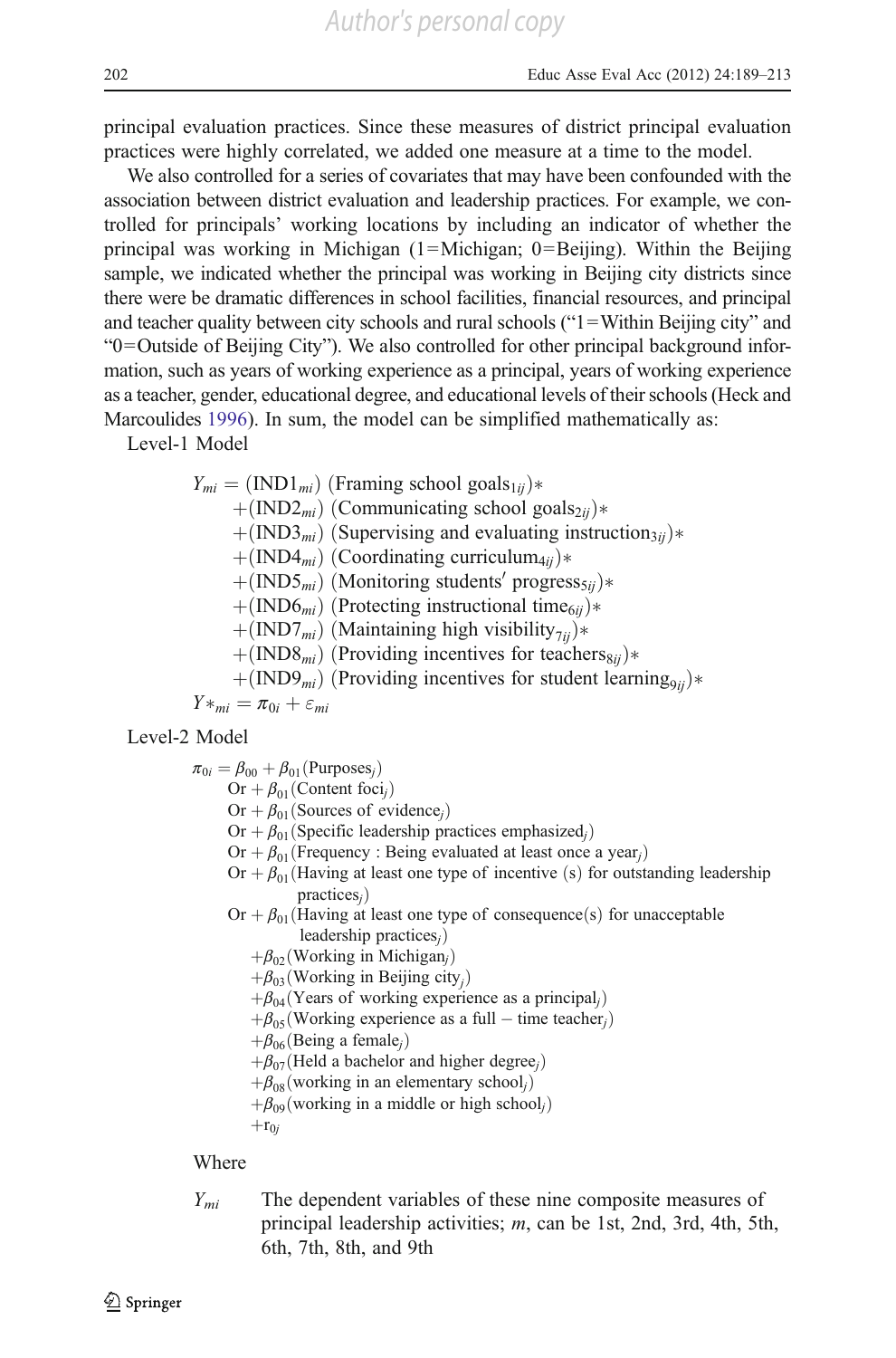| IND1                      | Indicator of the 1st dependent variable                     |
|---------------------------|-------------------------------------------------------------|
| IND2                      | Indicator of the 2nd dependent variable                     |
| IND3                      | Indicator of the 3rd dependent variable                     |
|                           |                                                             |
| IND9                      | Indicator of the 9th dependent variable                     |
| $\pi_{0i}$                | The intercept at level-1                                    |
| $\varepsilon_{mi}$        | The error term at level-1                                   |
| $\beta_{00}$              | The intercept at level-2                                    |
| $\beta_{01} - \beta_{09}$ | indicates the direction and the strength of the association |
|                           | between each corresponding independent variable and these   |
|                           | nine dependent variables simultaneously                     |
| $r_{0i}$                  | The error term at level-2.                                  |
|                           |                                                             |

# 4 Results

We first compared learning-centered leadership activities and features of district principal evaluation between Michigan and Beijing principals. We then reported the results from the HMLM analyses to provide evidence on identifying effective evaluation features.

4.1 Comparative results on principal leadership practices

As shown in Table 4, Beijing principals reported practicing several leadership practices to a significantly greater extent than their peers in Michigan, including supervising and evaluating instruction, coordinating curriculum, protecting instructional time, maintaining high visibility, and providing incentives for student learning (see Table [2](#page-12-0) for specific items associated with these composite measures). However, there were no significant differences with regard to framing and communicating school goals, monitoring student progress, or providing incentives for teachers.

|                                           | MI    | BJ.   | T-value    |
|-------------------------------------------|-------|-------|------------|
| Framing school goals                      | 3.590 | 3.708 | $-0.86$    |
| Communicating school goals                | 0.339 | 0.249 | 1.42       |
| Supervising and evaluating instruction    | 3.349 | 3.895 | $-2.99**$  |
| Coordinating curriculum                   | 3.313 | 3.790 | $-2.64**$  |
| Monitoring student progress               | 3.336 | 3.061 | 1.65       |
| Protecting instructional time             | 2.922 | 4.071 | $-4.98***$ |
| Maintaining high visibility               | 3.184 | 3.744 | $-3.03**$  |
| Providing incentives for teachers         | 3.703 | 3.825 | $-0.73$    |
| Providing incentives for student learning | 2.753 | 3.768 | $-5.84***$ |

Table 4 Two sample T-tests of differences in aspects of learning-centered principal leadership practices

\*\* p-value≤0.05; \*\*\* p-value≤0.001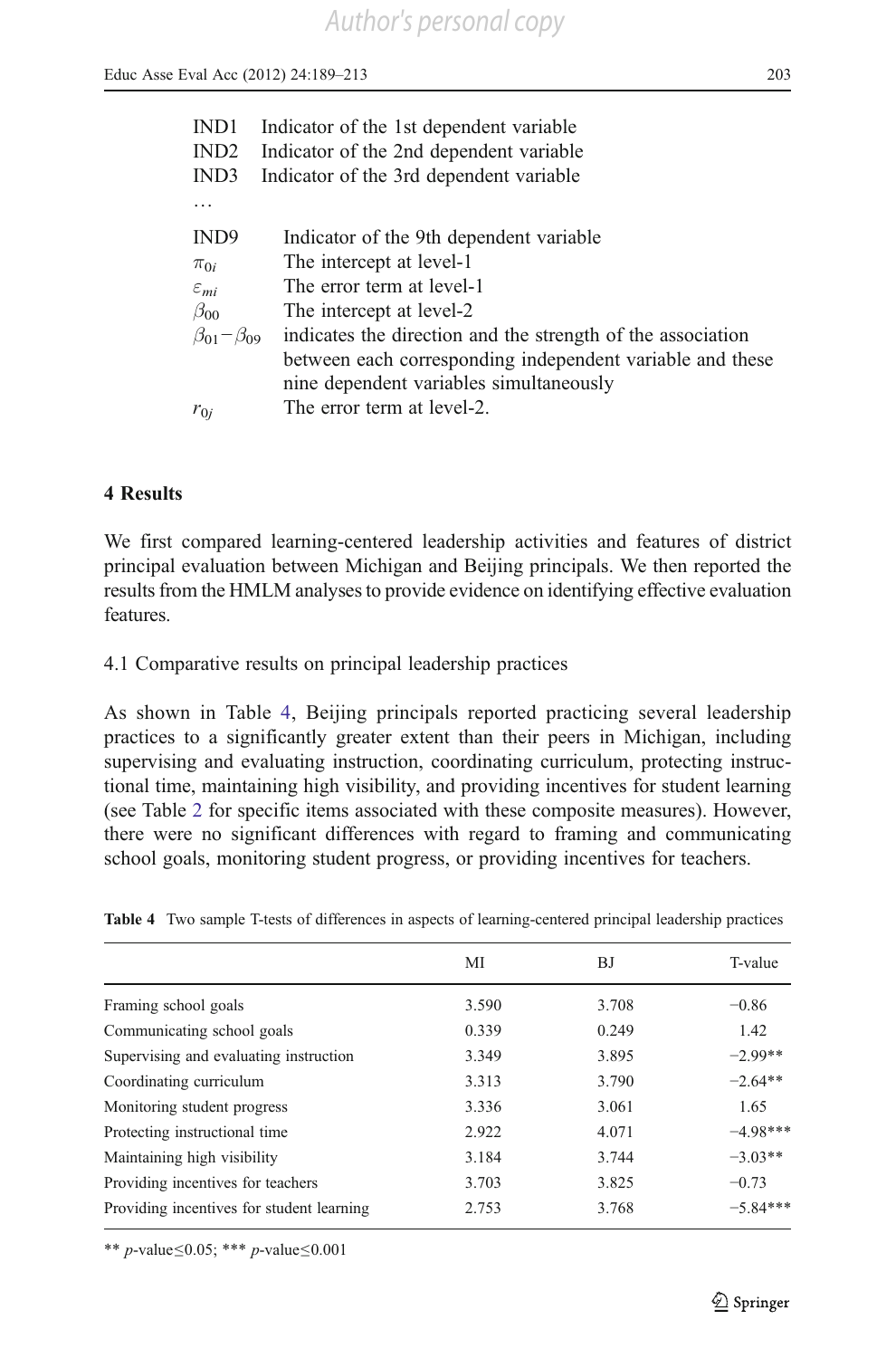# <span id="page-17-0"></span>4.2 Comparative results on features of district evaluation

Purposes As included in Table 5, we observed that in both Michigan and Beijing, district principal evaluation was used to provide information for use in making personnel decisions, to promote professional development, and to hold principals accountable for student achievement. But there was less emphasis on using principal evaluation to determine merit salary or sanctions for principals or to facilitate school restructuring. Compared to their counterparts in Michigan, on average, Beijing principals felt that evaluation was more likely to be used to determine merit salary increases or sanctions ( $p$ -value  $\leq 0.001$ ) or to hold principals accountable for student achievement ( $p$ -value=0.039≤0.05).

Content foci There were no significant differences in principals' perceptions of the content emphasized in district evaluations between Michigan principals and their Beijing peers, as demonstrated in Table [6](#page-18-0). Across these two locations, the majority of the surveyed principals (ranging from 60% to 81%) indicated that district evaluation focused on their leadership behaviors, their instructional and management knowledge and skills, and their impact on school climate and student achievement.

Sources of evidence Table [7](#page-18-0) indicates that compared to Michigan principals, more Beijing principals perceived that leadership evaluation was more likely to be based on

|                                                                                                                                                               | Not at all<br>Important |       | A little<br>Important |       | Somewhat<br>Important |       | Very<br>Important |       | Wilcoxon<br>Rank Sums<br>Test |  |
|---------------------------------------------------------------------------------------------------------------------------------------------------------------|-------------------------|-------|-----------------------|-------|-----------------------|-------|-------------------|-------|-------------------------------|--|
|                                                                                                                                                               | МI                      | BJ    | MI                    | BJ    | MI                    | BJ    | МI                | BJ    |                               |  |
| To provide information for<br>use in making decisions<br>about hiring, principal<br>promotion, (re)assignment,<br>and contract renewal<br>within the district | 17.11                   | 7.41  | 21.05                 | 34.57 | 22.37                 | 41.98 | 39.47             | 16.05 | 0.162                         |  |
| To provide evidence for use.<br>in determining merit salary<br>increases or sanctions<br>for principals                                                       | 71.60                   | 25.00 | 7.41                  | 32.81 | 6.17                  | 29.69 | 14 81             | 12.50 | < 0.001                       |  |
| To promote the professional<br>development of principals                                                                                                      | 13.41                   | 8.54  | 14.63                 | 29.27 | 37.80                 | 41.46 | 34.15             | 20.73 | 0.12                          |  |
| To facilitate school<br>restructuring                                                                                                                         | 34.67                   | 11.25 | 21.33                 | 35.00 | 29.33                 | 41.25 | 14.67             | 12.50 | 0.056                         |  |
| To hold principals<br>accountable for<br>student achievement                                                                                                  | 13.92                   | 10.53 | 16.46                 | 31.58 | 32.91                 | 40.79 | 36.71             | 17 11 | 0.039                         |  |

Table 5 Percentage of principals who perceived that the following purposes of principal evaluation were important in their districts by locations

The calculation is based on survey data collected by asking principals to rate how important the purposes of principal evaluation in their districts are, by using a four-scale rating: " $1 = Not$  at all important", " $2 = A$  little important," "3=Somewhat important extent", "4=Very important"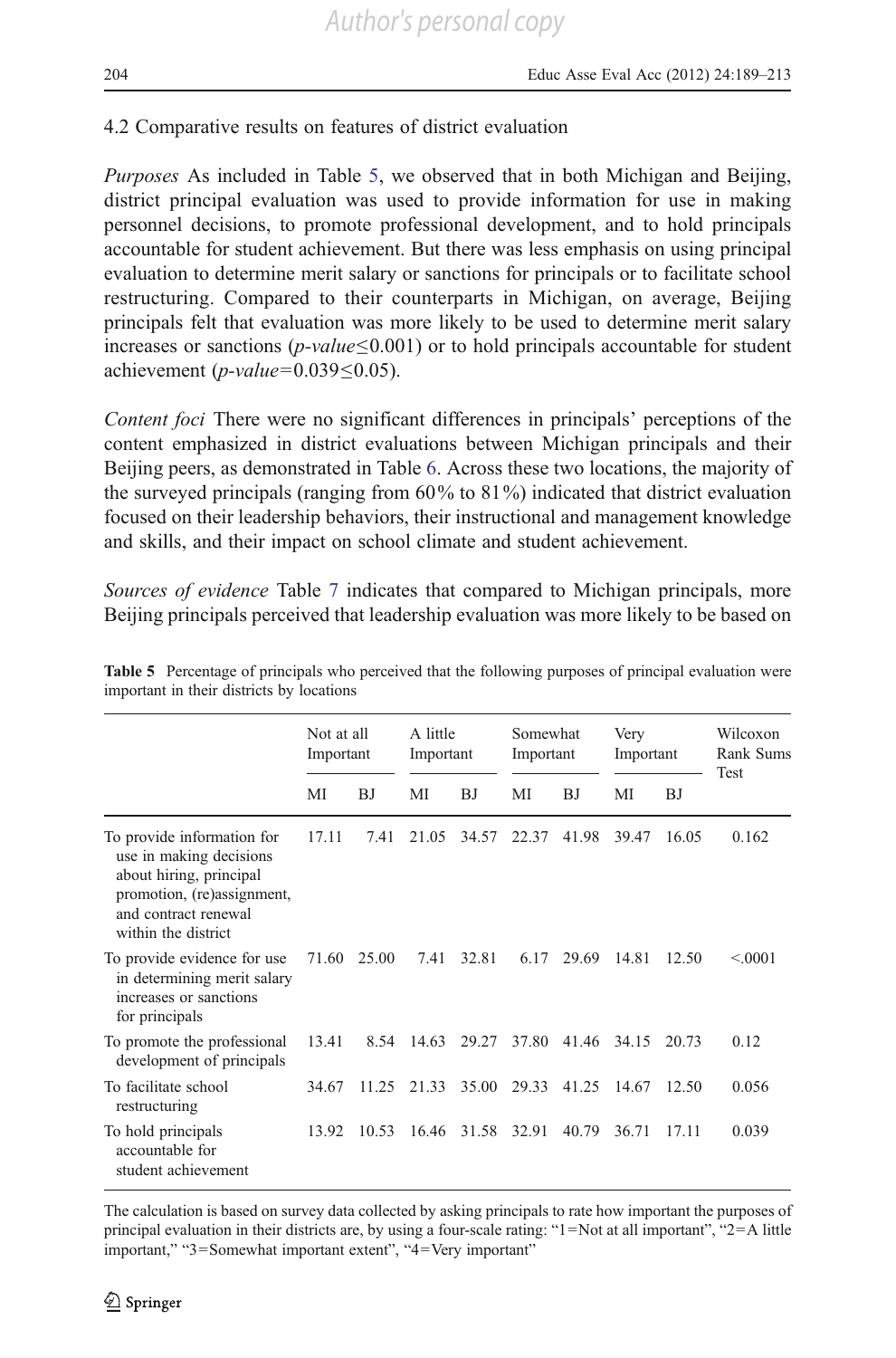# <span id="page-18-0"></span>Educ Asse Eval Acc (2012) 24:189–213 205

|                                                                                 | МI    | BJ    | Chi-square |
|---------------------------------------------------------------------------------|-------|-------|------------|
| Principal leadership behaviors, actions and<br>engagement in activities         | 80.68 | 74.71 | 0.343      |
| Principals' instructional knowledge and skills                                  | 67.05 | 62.07 | 0.491      |
| Principals' school management knowledge and skills                              | 73.86 | 77.01 | 0.629      |
| Principals' organizational impacts on school<br>climate and student achievement | 79.55 | 75.86 | 0.558      |
|                                                                                 |       |       |            |

Table 6 Percentage of principals who indicated that principal evaluation focused on the following aspects by locations

We asked principals to indicate whether district evaluation focused on these aspects listed above in the table. If principal indicated "Yes", we coded the response as"1", otherwise "0"

several sources of evidence, including observation by supervisors; artifacts/actual examples of work provided by principals themselves; formal complaints or grievances from parents and teachers; principals' written evaluations of teachers; school program audits; reports and feedback from teachers, parents, peers, mentors and students; and school wide student achievement data.

Leadership activities emphasized Table [8](#page-19-0) shows that a significantly higher percentage of Beijing principals felt that district leadership evaluation emphasized teacher evaluation, provision of professional development programs for teachers, curriculum design, and supervision of student learning during school time than their counterparts in Michigan did. However, there were no significant differences between these two

|                                                                                | Not at all<br>important |          | A little<br>important |             | Somewhat<br>important |                  | Very<br>important |       | Wilcoxon<br>Rank Sums |
|--------------------------------------------------------------------------------|-------------------------|----------|-----------------------|-------------|-----------------------|------------------|-------------------|-------|-----------------------|
|                                                                                | МI                      | BJ       | МI                    | BJ          | МI                    | BJ               | ΜΙ                | BJ    | Test                  |
| Observations by supervisor                                                     | 20                      | 8.11     | 33.75                 |             | 14.86 23.75           | 39.19            | 22.5              | 37.84 | 0.001                 |
| Artifacts/actual examples of<br>work provided by principal                     | 23.08                   | 4.35     | 23.08                 |             | 18.84 25.64 44.93     |                  | 28.21             | 31.88 | 0.018                 |
| Formal complaints or grievances                                                | 21.74                   | 9.84     |                       | 47.83 22.95 |                       | 15.94 21.31      | 14.49             | 45.9  | < 0.001               |
| Principal's written evaluations<br>of teachers                                 | 43.59                   | 15.79    | 30.77 25              |             | 17.95                 | 42.11            | 7.69              | 17.11 | < 0.001               |
| School program audit                                                           | 51.35                   | 1.25     | 31.08                 | 8.75        | 10.81                 | 21.25            | 6.76              | 68.75 | < 0.001               |
| Reports and feedback from<br>teachers, parents, peers,<br>mentors and students | 24.36                   | 3.7      | 28.21                 | 11.11       | 30.77                 | 28.4             | 16.67             | 56.79 | < 0.001               |
| School wide student<br>achievement data                                        | 7.5                     | $\Omega$ | 18.75                 | 3.8         |                       | 31.25 34.18 42.5 |                   | 62.03 | < 0.001               |

Table 7 Percentage of principals who perceived that each of the following sources of evidence were emphasized in principal evaluation by locations

We asked principals to rate the extent to which each of the sources of evidence listed in the table was emphasized in district principal evaluation, by using a four-scale rating: " $1 = Not$  at all important", " $2 = A$ little important," "3=Somewhat important extent", "4=Very important"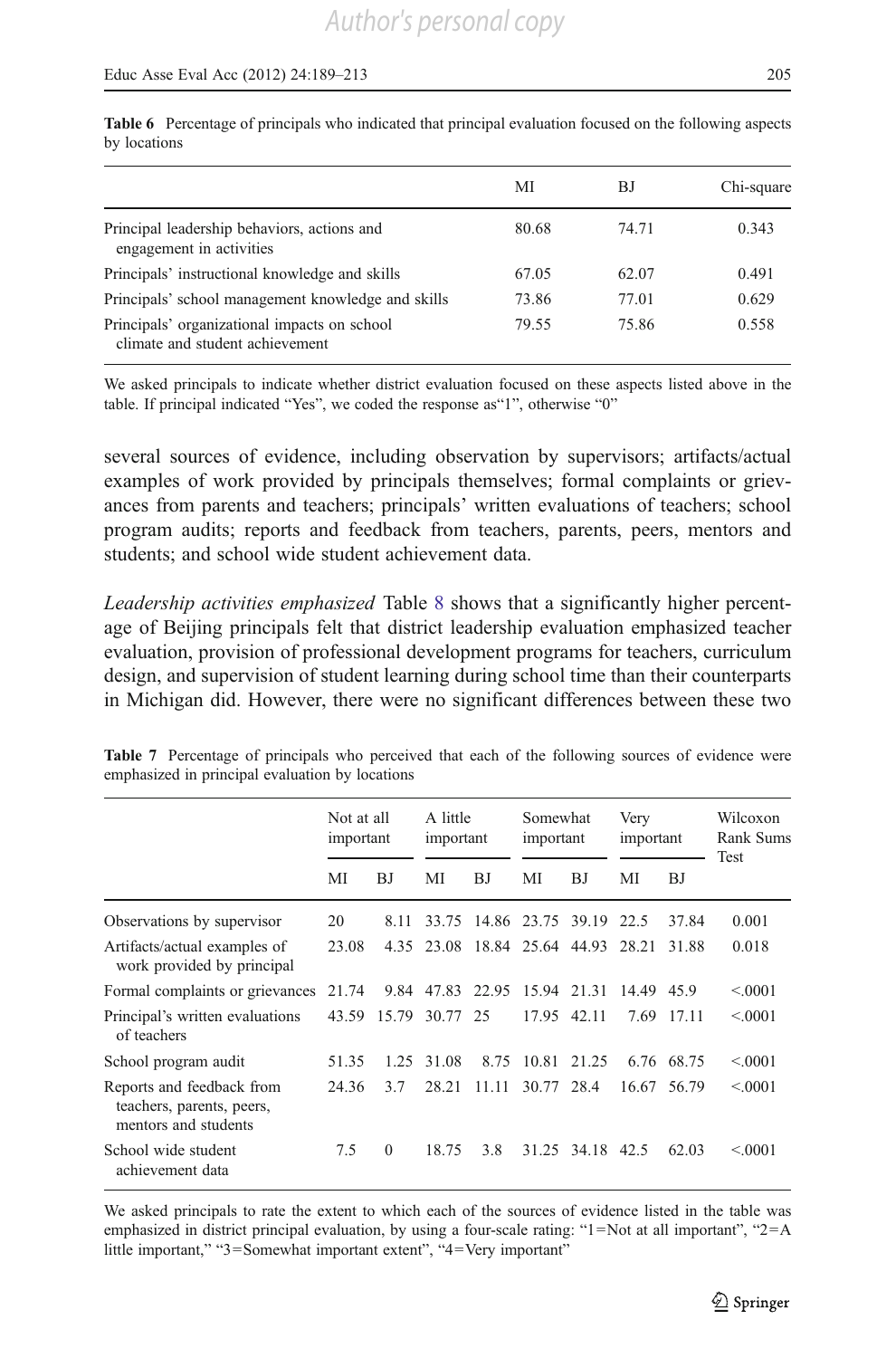|                                                                | Not at All<br>Important |      | A Little<br>Important |       | Somewhat<br>Important |       | Very<br>Important |       | Wilcoxon<br>Rank Sums<br>Test |  |
|----------------------------------------------------------------|-------------------------|------|-----------------------|-------|-----------------------|-------|-------------------|-------|-------------------------------|--|
|                                                                | МI                      | BJ   | МI                    | BJ    | МI                    | ΒJ    | МI                | BJ    |                               |  |
| Teacher evaluation activities                                  | 19.75                   | 1.23 | 32.1                  | 11.11 | 33.33                 | 40.74 | 14.81             | 46.91 | < 0.001                       |  |
| School goal setting                                            | 6.02                    | 3.85 | 18.07                 | 6.41  | 27.71                 | 29.49 | 48.19             | 60.26 | 0.053                         |  |
| Meeting Adequate Yearly<br>Progress (AYP)                      | 6.17                    | 1.27 | 13.58                 | 8.86  | 25.93                 | 27.85 | 54.32             | 62.03 | 0.177                         |  |
| Providing professional<br>development programs<br>for teachers | 12.66                   | 3.8  | 25.32                 | 16.46 | 36.71                 | 32.91 | 25.32             | 46.84 | 0.002                         |  |
| Curriculum design                                              | 30                      | 5.19 | 32.5                  | 12.99 | 23.75                 | 23.38 | 13.75             | 58.44 | < 0.001                       |  |
| Monitoring student learning<br>during school time              | 12.66                   | 1.39 | 22.78                 | 11.11 | 29.11                 | 18.06 | 35.44             | 69.44 | < 0.001                       |  |

<span id="page-19-0"></span>Table 8 Percentage of principals who perceived that various activities were emphasized in principal evaluation by locations

We asked principals to rate the extent to each of the leadership activities were emphasized in their district evaluation by using a four-scale rating: "1=Not at all important", "2=A little important," "3=Somewhat important extent", "4=Very important"

subsamples in terms of evaluating leadership in setting school goals or meeting district-defined achievement requirements.<sup>3</sup>

Other features Table [9](#page-20-0) includes comparisons of other features of district principal evaluation. Forty percent of Michigan principals reported that they were evaluated every 3 years and 26.25% were evaluated once a year, while 6% of them reported never being evaluated by district administrators. In contrast, 8% of Beijing principals reported that they had been evaluated every 3 years, and 71.39% of them had been evaluated once a year, while none of them reported never being evaluated.

Furthermore, compared to their Michigan peers, a significantly larger percentage of Beijing principals indicated that there were consequences for them if they were evaluated as outstanding or unacceptable ( $p \le 0.05$ ). Forty percent of the principals in Beijing indicated that there was at least one type of consequence for the principal if she/he was evaluated as outstanding (including confidential recognition or award, bonus, advancement on salary scale, promotion to another building, promotion to district central office, or public recognition or award). However, only 10% of principals in Michigan indicated that their district offered at least one of these awards if they were evaluated as outstanding. Thirty nine percent of the Beijing principals indicated that there was at least one type of consequence if the principal was evaluated as unacceptable (such as dismissal, demotion to assistant principal or other position, reassignment to another building, pay cut, denial of pay increase, or removal from key district decision making processes), while only 23% of principals in Michigan indicated facing at least one of these consequences.

<sup>&</sup>lt;sup>3</sup> There was no exact term of "Adequate Yearly Progress (AYP)" in Beijing. But Beijing Department of Education had similar practices of monitoring student progress at the school level as AYP in Michigan.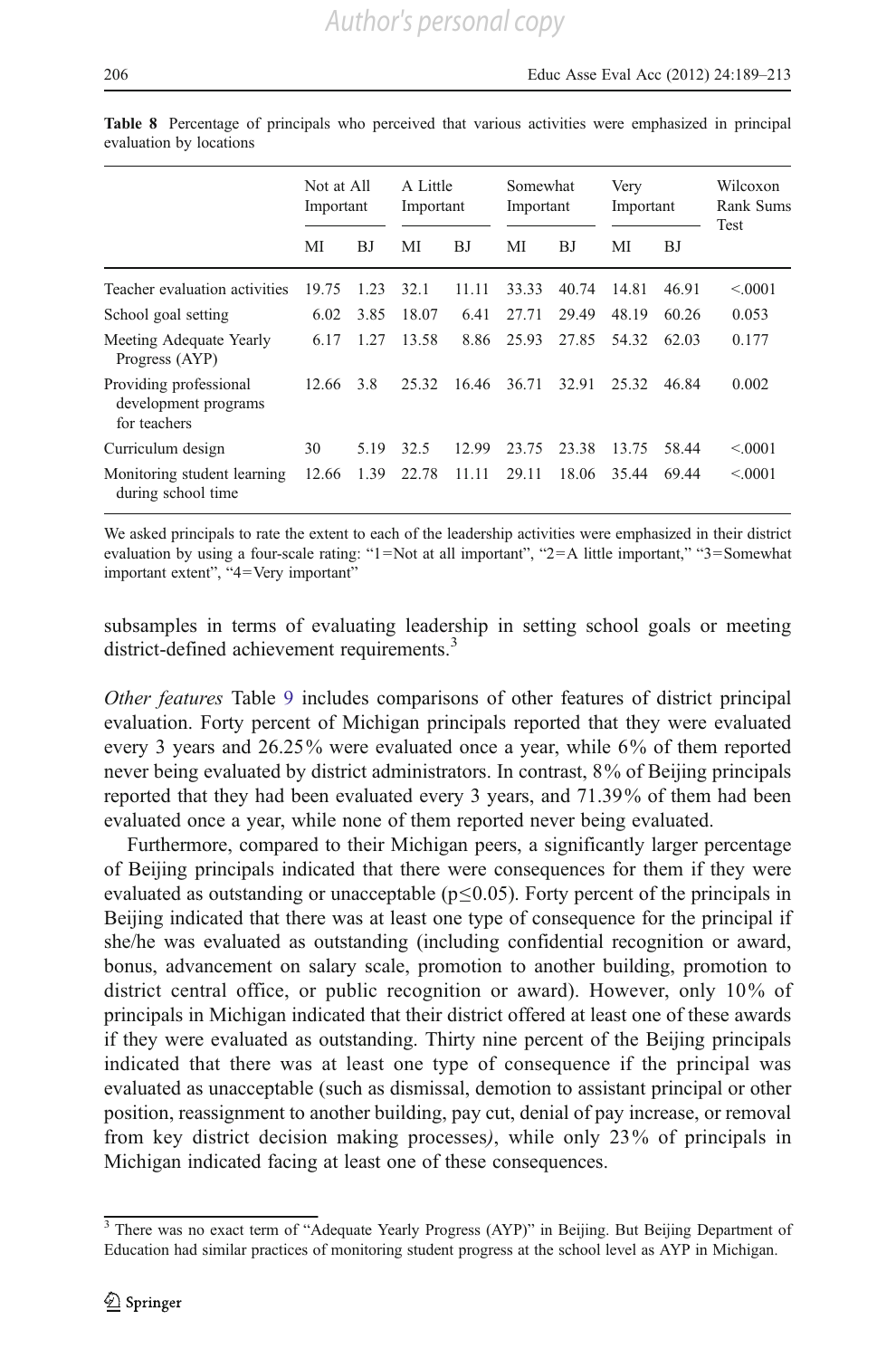#### <span id="page-20-0"></span>Educ Asse Eval Acc (2012) 24:189–213 207

| In general, how often have you been evaluated during<br>your career as a principal?                                                                                                                                                                                              | МI       | BJ           | Chi-square Test |
|----------------------------------------------------------------------------------------------------------------------------------------------------------------------------------------------------------------------------------------------------------------------------------|----------|--------------|-----------------|
| Every 3 years                                                                                                                                                                                                                                                                    | 40       | 8.7          |                 |
| Every other year                                                                                                                                                                                                                                                                 | 15       | 2.9          |                 |
| Once a year                                                                                                                                                                                                                                                                      | 26.25    | 71.01        |                 |
| Twice a year                                                                                                                                                                                                                                                                     | 12.5     | 17.39        |                 |
| Three or more times each year                                                                                                                                                                                                                                                    | $\Omega$ | $\mathbf{0}$ |                 |
| Never                                                                                                                                                                                                                                                                            | 6.25     | $\Omega$     |                 |
| the consequences for the principal if she/he is evaluated<br>as outstanding? (confidential recognition or award, bonus,<br>advancement on salary scale, promotion to other building,<br>promotion to district central office, public recognition or award)                       | 10.23    | - 40         | < 0.001         |
| the consequences for the principal if she/he is evaluated<br>as unacceptable? (such as dismissal, demotion to assistant principal<br>or other position, reassignment to other building, pay cut, denial<br>of pay increase, removal from key district decision making processes) |          | 23.86 38.89  | 0.031           |

Table 9 Percentage of principals who perceived other features of principal evaluation by locations

4.3 Association of features of district evaluation with principal learning-centered leadership practices

After we descriptively examined the various leadership practices and features of district evaluation, we combined Michigan and Beijing samples to explore the extent to which variations in principal learning-centered leadership activities were associated with variation in district principal evaluation practices. Results are included in Table 10. We found that principals' perceptions of several features of district leadership evaluation were associated with their enactment of a number of learning-centered leadership activities (all *p-values* of evaluation features  $\leq 0.001$ ). These features include evaluation purposes, content foci, sources of evidence, and leadership activities

|                                                                                  | Coefficient Estimates |
|----------------------------------------------------------------------------------|-----------------------|
| Purposes                                                                         | $0.208***(0.037)$     |
| Content Foci                                                                     | $0.479***(0.032)$     |
| Sources of Evidence                                                              | $0.283***(0.045)$     |
| Specific Leadership Practices Emphasized                                         | $0.271***(0.038)$     |
| Frequency: Being evaluated at least once a year                                  | 0.049(0.049)          |
| Having at least one type of incentive(s) for outstanding leadership practices    | 0.050(0.042)          |
| Having at least one type of consequence(s) for unacceptable leadership practices | 0.019(0.040)          |

Table 10 HMLM estimation results of the association of district principal evaluation with principal leadership practices

Covariates include: Working in Michigan, working in Beijing city, years of working experience as a principal, years of working experience as a full-time teacher, being a female, held a bachelor and higher degree, working in an elementary school, and working in a middle or high school

\*\* p-value≤0.05; \*\*\* p-value≤0.001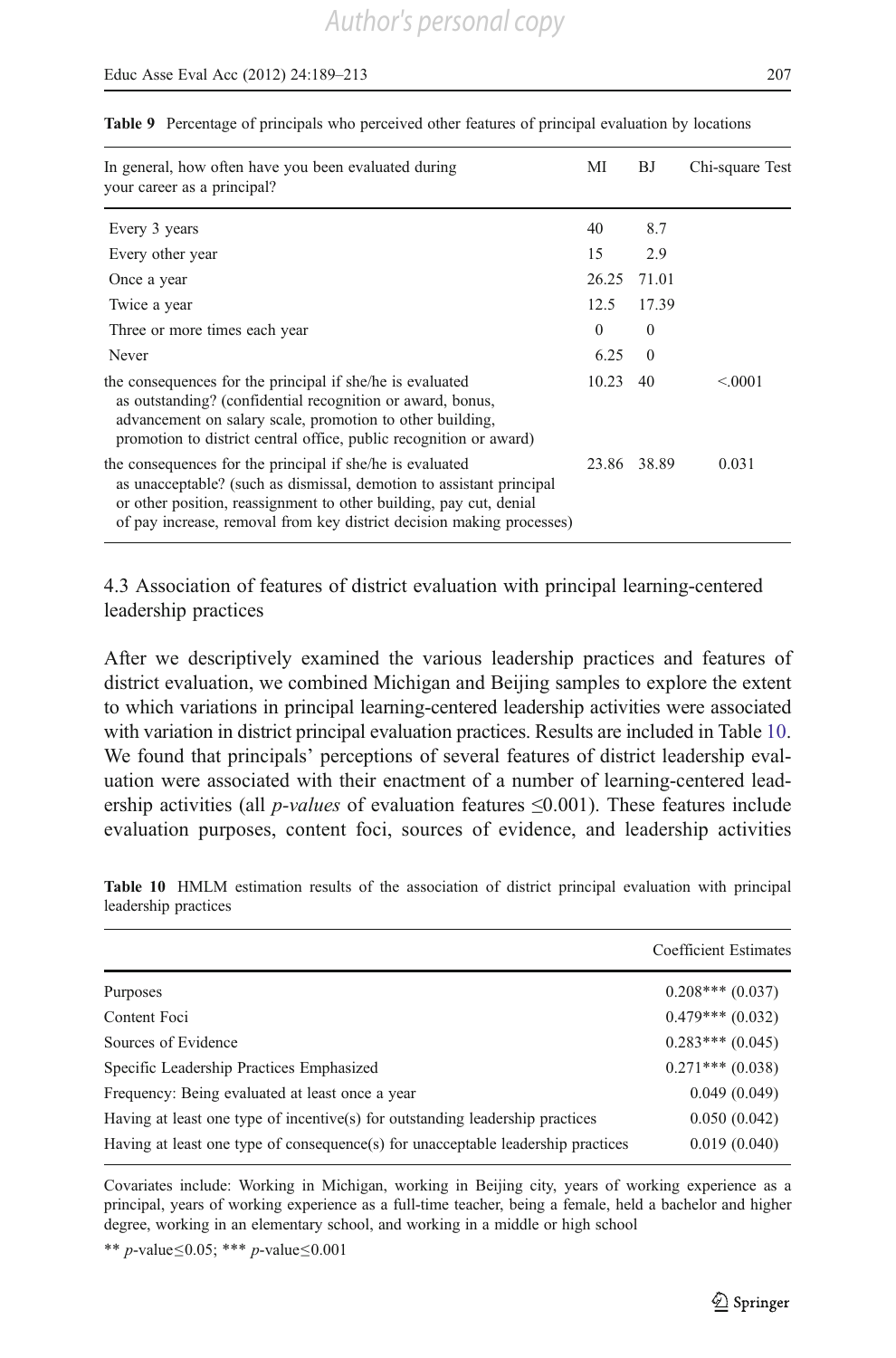emphasized in district principal leadership evaluation. Specifically, principals were more likely to engage in learning-centered leadership when they felt that districts were using evaluation a) to make decisions regarding hiring, promotion, re(assignment), and contract renewal; b) to provide evidence for use in determining merit salary increases or sanctions; c) to promote their professional development; d) to facilitate school restructuring; or e) to hold them accountable for student achievement. Moreover, when district principal evaluation focused on leaders' instructional and management knowledge and skills, leadership behaviors, and organizational impacts, principals were more likely to engage in various learning-centered leadership activities.

Furthermore, greater diversity in the sources of evidence used in evaluation was positively associated with more frequent engagement in learning–centered leadership. These sources included those collected and provided by multiple actors, including district administrators, principal themselves, teachers, parents, peers, and even students. Finally, when evaluation emphasized curriculum, instruction, and student learning, principals were more likely to exercise influence in these areas. However, neither the frequency of evaluation (e.g., being evaluated at least once a year) nor the positive or negative consequences of evaluation had a significant impact on levels of implementation of learning-centered leadership activities.

#### 5 Discussion

#### 5.1 Substantive interpretations of results

Our data in this study revealed that Beijing principals placed more emphasis on curriculum, instruction, and direct interactions with students than their counterparts in Michigan. Such differences may stem from the fact that a higher percentage of Beijing principals had more than 3 years of teaching experience than Michigan principals. In China, almost all K-12 public school principals are former senior teachers who have demonstrated pedagogical expertise in classrooms, and principals in China are respected as head teachers. Moreover, Chinese principals continue to have teaching responsibilities and consistently improve their teaching knowledge and skills to pursue higher-level teaching certification (Yang [2006\)](#page-26-0). Principals often teach example lessons and allow other teachers to critique and model their instruction (Chu and Liu [2010](#page-24-0)). Therefore, they have expertise in designing classroom activities, selecting teaching materials, and interacting with students to motivate them to perform at a higher level.

In Michigan, however, only slightly more than half (62%) of the surveyed principals had more than 3 years of full-time teaching experience. Principals without multiple years of teaching experience may still be able to manage their schools with regard to framing and communicating school goals, distributing test results, and providing incentives for teachers, but they may not be proficient at directly participating in teaching, conducting formal and informal observations in classrooms on a regular basis, providing feedback on teachers' instructional practices, covering classes for teachers, ensuring that instructional time is used for learning new skills and concepts, or directly interacting with students about learning particular subjects. Using Stein and Nelson ([2003\)](#page-26-0)'s framework to interpret these similarities and differences between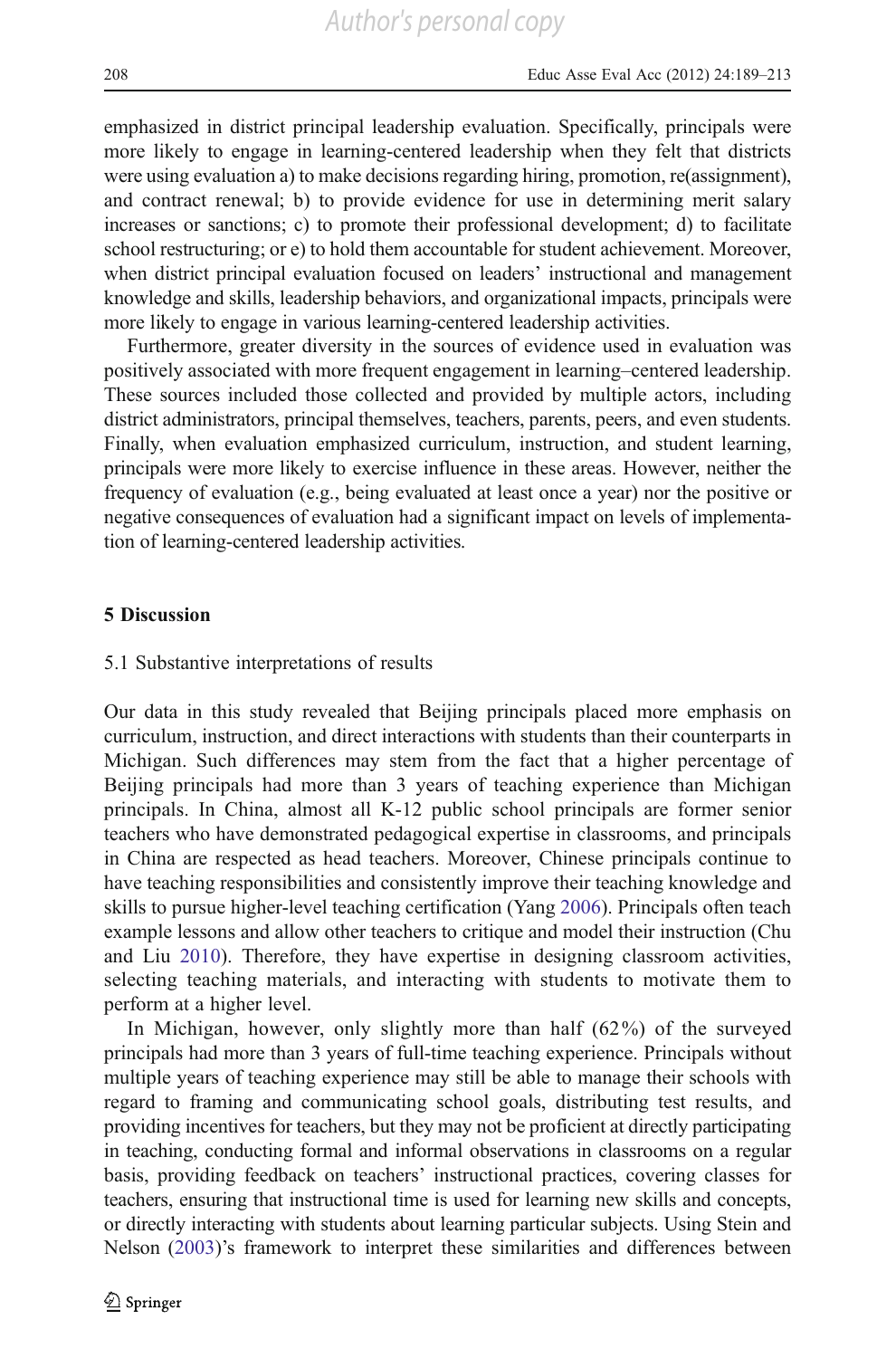Michigan and Beijing principals, we can tentatively conclude that they acted similarly with regard to the outer layer of instructional leadership in supporting teaching and learning (such as setting goals, distributing test results, and providing incentives for teachers), while Beijing principals were more likely to engage in the core activities of instructional leadership (such as direct interactions with students about their learning, observing classrooms, and providing feedbacks to teachers) than their Michigan peers.

With regard to our descriptive analysis of district evaluation features, principal evaluation in both Beijing and Michigan shared the same purposes with regard to personnel management and development. However, we found that Chinese principals perceived that districts were more likely to use evaluation a) to hold them accountable for student achievement and b) for purposes of merit pay increases or sanctions. These findings are not surprising, given the long tradition in China of accountability centered on student learning outcomes, the fact that Chinese principals have long been evaluated and compensated as governmental officials, and the fact that official rankings of principals are determined by the status of their schools, which in turn determines principals' income and their future professional careers (Chu and Yang [2009;](#page-24-0) Qian [2009\)](#page-26-0). The position of principals in the hierarchical structure of school governance and the high-stakes nature of principal evaluation may also lead to the finding that although both Michigan and Beijing principal evaluations generally addressed the same leadership content, Chinese principals perceived a stronger impact of specific aspects of district evaluation (e.g., in terms of both sources of evidence and specific leadership behaviors emphasized in evaluation) than their Michigan peers.

Finally, this study found that after controlling for multiple covariates, including their school location, years of principalship and full-time teaching experience, gender, and educational levels of their schools, when a principal perceived a higher level of emphasis of district evaluation on purposes, content, sources of evidence, and specific principal leadership activities, he/she was more likely to focus on learning-centered leadership activities. These aspects of evaluation provide relatively detailed information about districts' expectations regarding principal leadership and also indicate the ways in which principals can meet these expectations in schools. In contrast, frequency of evaluation did not explain the variance in leadership behaviors, nor did receiving at least one type of award or punishment based on evaluation. A possible explanation for this is that timing and incentives enact pressure on principals but contain little specific guidance on what actions principals should take. However, future studies are needed to provide further evidence regarding how principals can best be motivated and supported.

# 5.2 Limitations

This study has several limitations. First, we only collected data from a sample of principals in Michigan and a sample of principals in the Beijing metropolitan area. The sample from Beijing, to a large extent, represents general practices of principal leadership and district evaluation due to the centralized and uniform school governance system in China. As a matter of fact, Chen's study [\(2011\)](#page-24-0) indeed showed no differences in principals' instructional leadership activities across geographical locations in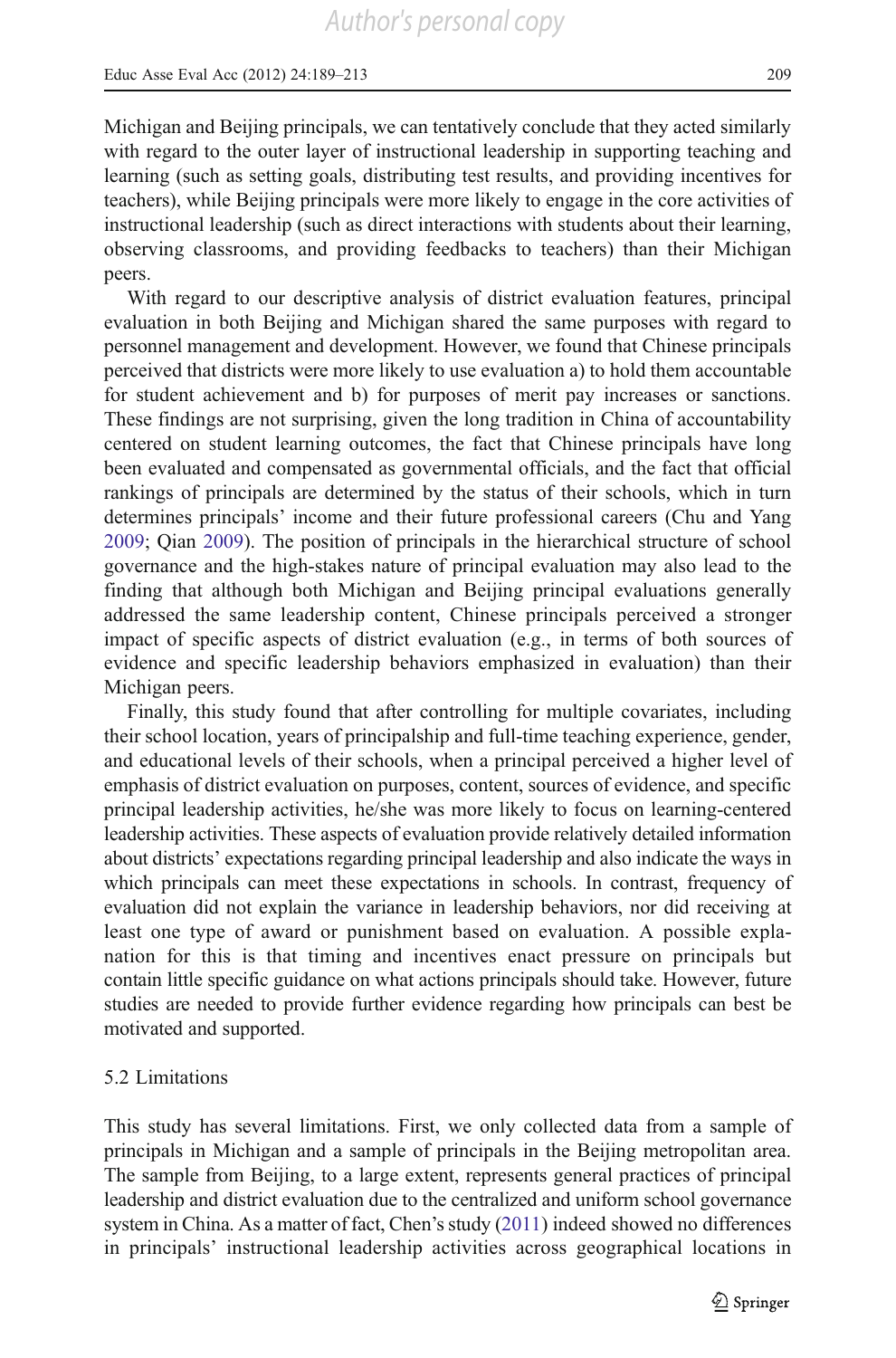China. However, the Michigan sample may not represent principal leadership activities and district evaluation across the U.S. Therefore, the generalizability of the findings in this study is limited.

Second, we did not implement a large-scale pilot study of our survey instrument before we administered it in Michigan or Beijing. Therefore, the internal validity of our findings may be violated by the possibility that we used a weak instrument. However, the measures in the instrument were developed based on a thorough literature review of leadership practices that lead to gains in student learning and a comprehensive literature review of features of evaluation practices. The fact that the Cronbach's  $\alpha$  values on all composite measures were sufficiently high serves as another indicator of the reliability of our measures.

Third, our data analyses were performed on cross-sectional data. Therefore, we do not intend to draw causal inferences regarding the effect of district evaluation on principal leadership practices; rather, we are attempting to draw attention to effective features of district principal evaluation and their possible associations with principal leadership behaviors. Moreover, we are not advocating for the effectiveness of the Chinese leadership and principal evaluation system because we acknowledge profound differences in cultures, social values, and political governance structures between China and the U.S.; rather, we intend to call attention to how we can learn from other countries' practices of school governance and leadership that may address educational challenges in the U.S. with regard to improving instructional quality and learning outcomes.

#### 5.3 Policy implications

Despite the limitations, this study provides valuable empirical evidence to support the policy assumption that district principal evaluation can be effectively used to communicate school leadership responsibilities and serve as a powerful policy instrument to influence principals' behavior (Catano and Stronge [2006](#page-24-0)). To serve these purposes, district evaluation on principal leadership should emphasize the ways in which principals can impact teaching and learning outcomes. Although the surveyed Michigan districts and principals utilized these activities as their Beijing counterparts did, they should place significantly greater emphasis on principals' leadership in developing teachers, directly participating in instruction, and directly interacting with students about their learning activities and outcomes.

District principal evaluation alone may not lead to desired learning-centered leadership activities unless it is supported by other principal personnel management strategies. For example, when recruiting principals, having at least 3 years of full-time teaching experience can be listed as one of the key qualifications. We also recommend connecting principal evaluation with professional development for school leaders. Evaluation can serve as a diagnostic tool to identify the needs for principal professional development. We further suggest that besides management skills and knowledge, professional preparation and training programs for principals should emphasize effective instructional strategies and equip them with sufficient and updated instructional knowledge and skills to allow them to have meaningful interactions with teachers and students about complex subject matter.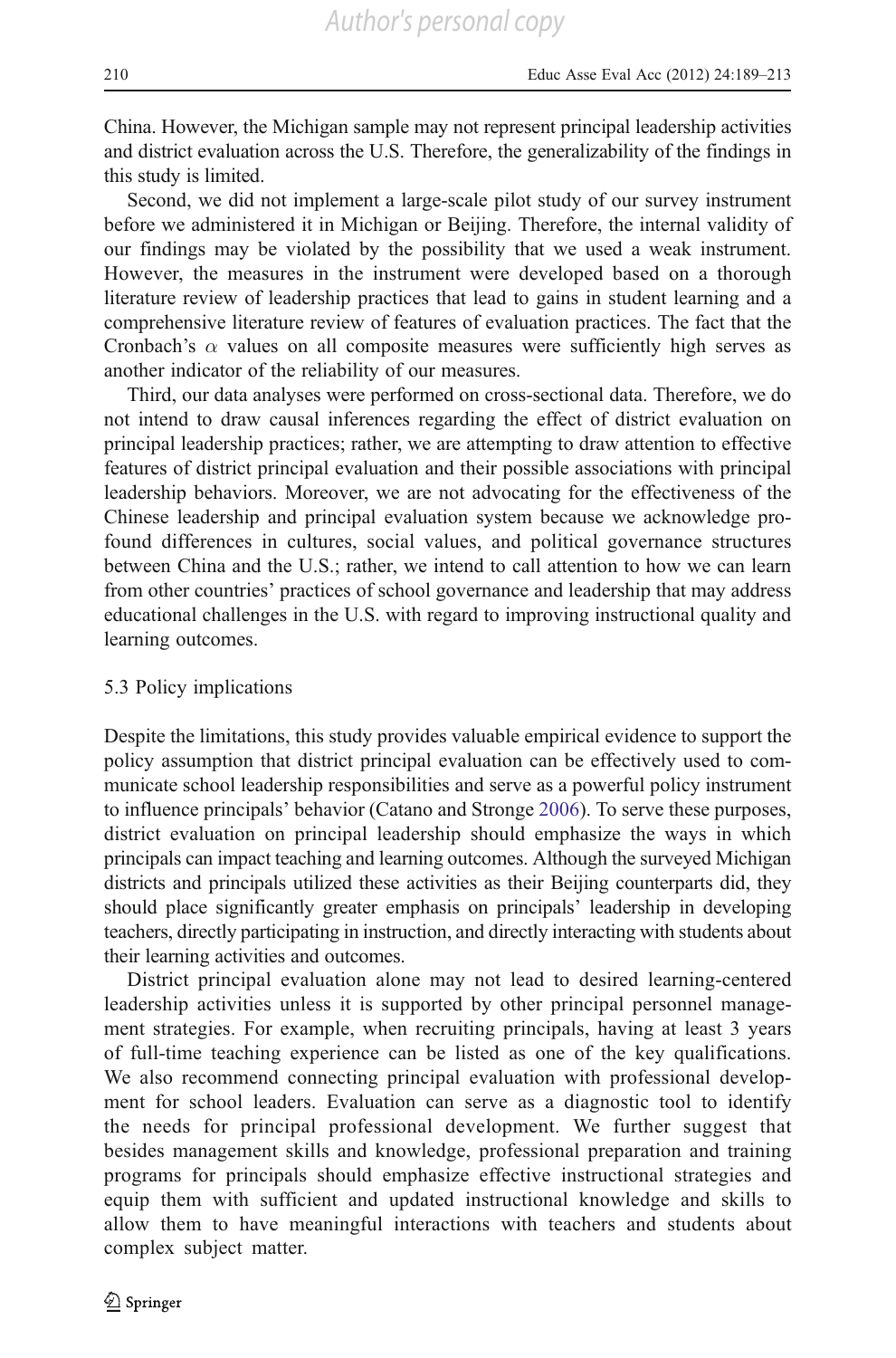# <span id="page-24-0"></span>6 Conclusion

Principal evaluation has become a key component of national policy debates regarding how to develop effective leaders. To contribute to these debates, this study draws on survey data to explore how principals in Michigan and metropolitan Beijing behaved differently in enacting learning-centered leadership and how district principal evaluation can contribute to the variation in principal leadership practices. Empirical evidence from these two regions indicates that district evaluation should emphasize principals' responsibilities for promoting instructional and learning outcomes in determining the purposes, contents, and sources of evidence used in principal evaluation. Designing systematic evaluation and support systems for effective school leadership includes recruiting high-quality principal candidates, collecting data on principals' instructional leadership responsibilities, and using data to inform principal professional development.

# References

- Bottoms, G. (2001). What school principals need to know about curriculum and instruction. New York, NY: The Wallace Foundation.
- Bryk, A., & Schneider, B. (2002). Trust in schools: A core resource for improvement. New York: Russell Sage.
- Bryk, A. S., Sebring, P. B., Allensworth, E., Luppescu, S., & Easton, J. Q. (2010). Organizing schools for improvement: Lessons from Chicago. Chicago: The University of Chicago Press.
- Burch, P., & Spillane, J. P. (2003). Elementary school leadership strategies and subject matter: reforming mathematics and literacy instruction. The Elementary School Journal, 103(5), 519–535.
- Catano, N., & Stronge, J. H. (2006). What are principals expected to do? Congruence between prinicipal evaluation and performance standards. NASSP Bulletin, 90(3), 221–237.
- Chen, F. (2011). Empirical investigation on instructional leadership behaviors of elementary and secondary school principals. Shanghai Jiaoyu Keyan, 3, 34–36.
- Chu, H. (2003). Construct the knowledge base for principal professionalization. Theory and Practice of Education, 23(12), 27–32.
- Chu, H., & Cravens, X. C. (2011). Principal professional development in China: Challenges, opportunities, and strategies. Nashville, TN: Vanderbilt University.
- Chu, H., & Liu, J. (2010). Promoting principal instructional leadership. The Elementary and Middle Schools Administration, 3, 4–16.
- Chu, H., & Yang, H. (2002). Principal's specialization and its guarantee system. Theory and Practice of Education, 22(11), 20–26.
- Chu, H., & Yang, H. (2009). Towards principal professionalization. Shanghai: Shanghai Education Publishing House.
- Coburn, C. E. (2001). Collective sensemaking about reading: how teachers mediate reading policy in their professional communities. Educational Evaluation and Policy Analysis, 23(2), 145–170.
- Cravens, X. C. (2008). The cross-cultural fit of the learning-centered leadership framework and assessment for Chinese principals. (Unpublished doctoral dissertation). Vanderbilt University, Nashville, Tennessee.
- Creemers, B. P. M., & Reezigt, G. J. (1996). School level conditions affecting the effectiveness of instruction. School Effectiveness and School Improvement, 7, 197–228.
- Davis, S. H., & Hensley, P. A. (1999). The politics of principal evaluation. Journal of Personnel Evaluation in Education, 13(4), 383–403.
- Doud, J. L., & Keller, E. P. (1998). The K–8 principal in 1998: A ten-year study. Alexandria, VA: National Association of Elementary School Principals.
- Goldring, E., Porter, A. C., Murphy, J., Elliott, S. N., & Cravens, X. (2007). Assessing learning-centered leadership: Connections to research, professional standards, and current practices. New York, NY: The Wallace Foundation.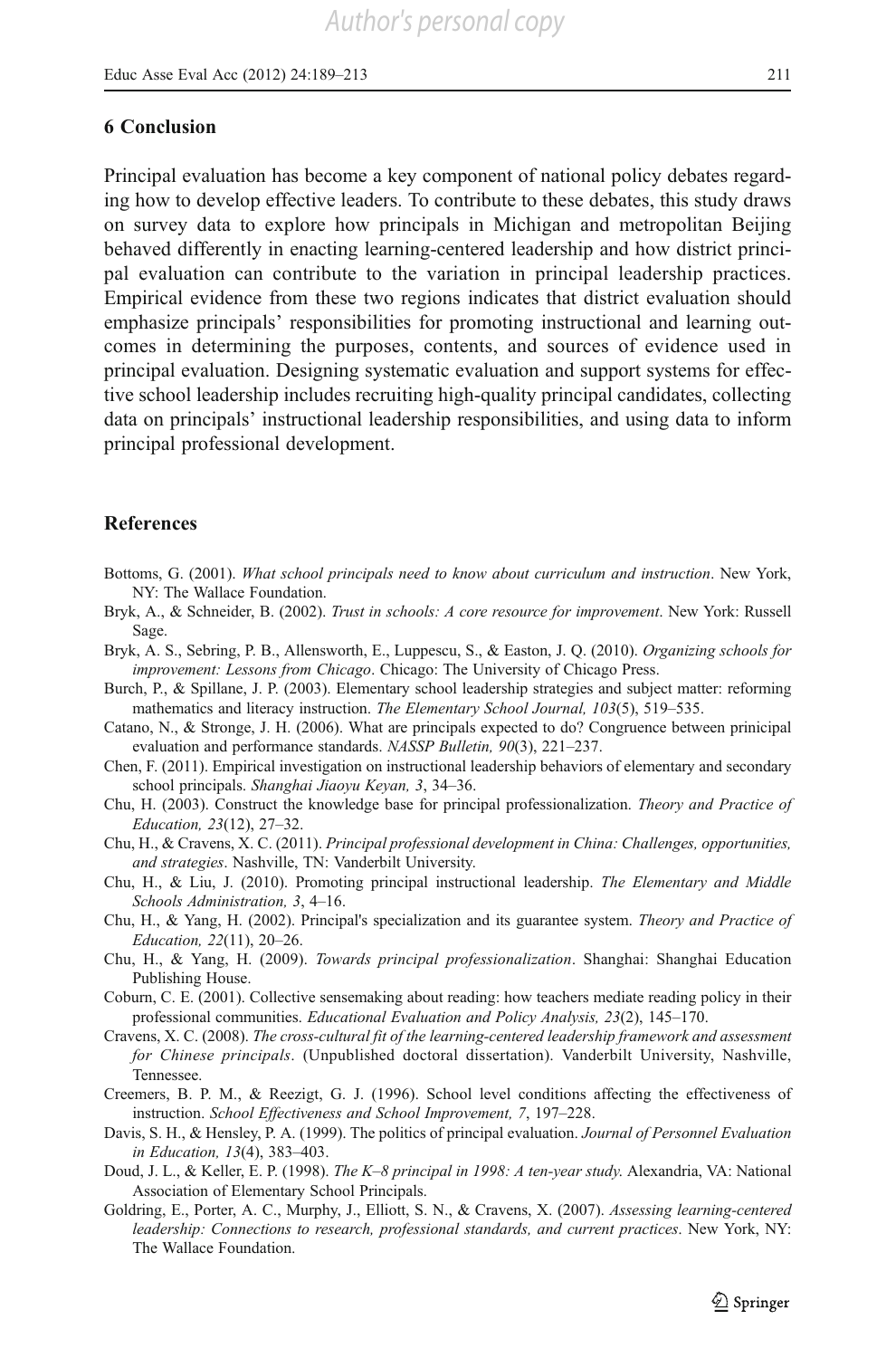- <span id="page-25-0"></span>Goldring, E., Cravens, X. C., Murphy, J., Elliott, S. N., Carson, B., & Porter, A. C. (March, 2008). The evaluation of principals: What and how do states and districts assess leadership? Paper presented at the annual meeting of American Education Research Association, New York, NY. Retrieved from [http://peabody.vanderbilt.edu/Documents/pdf/LSI/AERA\\_EvaluationPrincipals.pdf.](http://peabody.vanderbilt.edu/Documents/pdf/LSI/AERA_EvaluationPrincipals.pdf)
- Guo, K. (2005). The trend of evaluation for elementary and secondary school principals. *Instruction and* Administration, (1), 5-7.
- Hallinger, P. (2011). Leadership for learning: lessons from 40 years of empirical research. Journal of Educational Administration, 40(2), 125–142.
- Hallinger, P., & Heck, R. H. (1996). Reassessing the principal's role in school effectiveness: a review of empirical research, 1980–1995. Educational Administration Quarterly, 32(1), 5–44.
- Hallinger, P., & Heck, R. (1999). Next generation methods for the study of leadership and school improvement. In J. Murphy & K. S. Louis (Eds.), Handbook of research on educational administration, second edition (pp. 141-162). San Francisco: Jossey-Bass.
- Hallinger, P., Bickman, L., & Davis, K. (1996). School context, principal leadership, and student reading achievement. The Elementary School Journal, 96(5), 527–549.
- Heck, R. (1992). Principals' instructional leadership and school performance: implications for policy development. Educational Evaluation and Policy Analysis, 14(1), 21–34.
- Heck, R. H., & Marcoulides, G. A. (1996). The assessment of principal performance: a multilevel evaluation approach. Journal of Personnel Evaluation in Education, 10(1), 11–28.
- Heck, R. H., Larsen, T. J., & Marcoulides, G. A. (1990). Instructional leadership and school achievement: validation of a causal model. Educational Administration Quarterly, 26(2), 94–125.
- Hipp, K. A. (1996). Teacher efficacy: Influence of principal leadership behavior. Paper presented at the annual meeting of the American Educational Research Association, New York.
- Jing, W. (2010). School leadership in two countries: Shared leadership in American and Chinese high schools. (Unpublished doctoral dissertation). Arizona State University, Arizona.
- Kimball, S. M., Milanowski, A., & McKinney, S. A. (2007). Implementation of standards-based principal evaluation in one school district: First year results from randomized trial. Paper presented at the annual meeting of the American Educational Research Association, Chicago.
- Lashway, L. (2003). Improving Principal Evaluation. ERIC Digest. Access ERIC: Full Text (071 Information Analyses–ERIC IAPs No. EDO-EA-03-09). Oregon: ERIC Clearinghouse on Educational Management, Eugene, OR.
- Leithwood, K. (1994). Leadership for school restructuring. *Educational Administration Quarterly*, 30(4), 498–518.
- Leithwood, K. (1996). School restructuring, transformational leadership and the amelioration of teacher burnout. Anxiety, Stress and Coping, 9, 199–215.
- Leithwood, K., & Janzi, D. (2005). A review of transformational school leadership research. Leadership and Policy in Schools, 4, 177–199.
- Leithwood, K., Louis, K. S., Anderson, S., & Wahlstrom, K. (2004). How leadership influences student learning: The Wallace Foundation.
- Linn, R. L. (2000). Assessment and accountability. *Educational Researcher*, 29(2), 4–16.
- Louis, K. S., Marks, H. M., & Kruse, S. D. (1996). Teachers' professional community in restructuring schools. American Educational Research Journal, 33, 757–798.
- Mangin, M. M. (2007). Facilitating elementary principals' support for instructional teacher leadership. Educational Administration Quarterly, 43(3), 319–357.
- Marcoulides, G. A., Larsen, T. J., & Heck, R. H. (1995). Examining the generalizability of a leadership model: issues for assessing administrator performance. *International Journal of Educational Manage*ment, 9(6), 4–9.
- Marks, H. M., & Nance, J. P. (2007). Contexts of accountability under systemic reform: implications for principal influence on instruction and supervision. Educational Administration Quarterly, 43  $(1), 3-37.$
- Marzano, R. J., Waters, T., & McNulty, B. A. (2005). School leadership that works: From research to results. Alexandria, VA: ASCD.
- Murphy, J. (2007). Restructuring through learning-focused leadership, pp. 71–84. Handbook on Restructuring & Substantial School Improvement, edited by Herbert J Walberg. Center on Innovation and Improvement, U.S. Department of Education.
- Murphy, J., Elliott, S. N., Goldring, E., & Porter, A. C. (2007a). Leadership for learning: a research-based model and taxonomy of behaviors. School Leadership and Management, 27(2), 179–201.